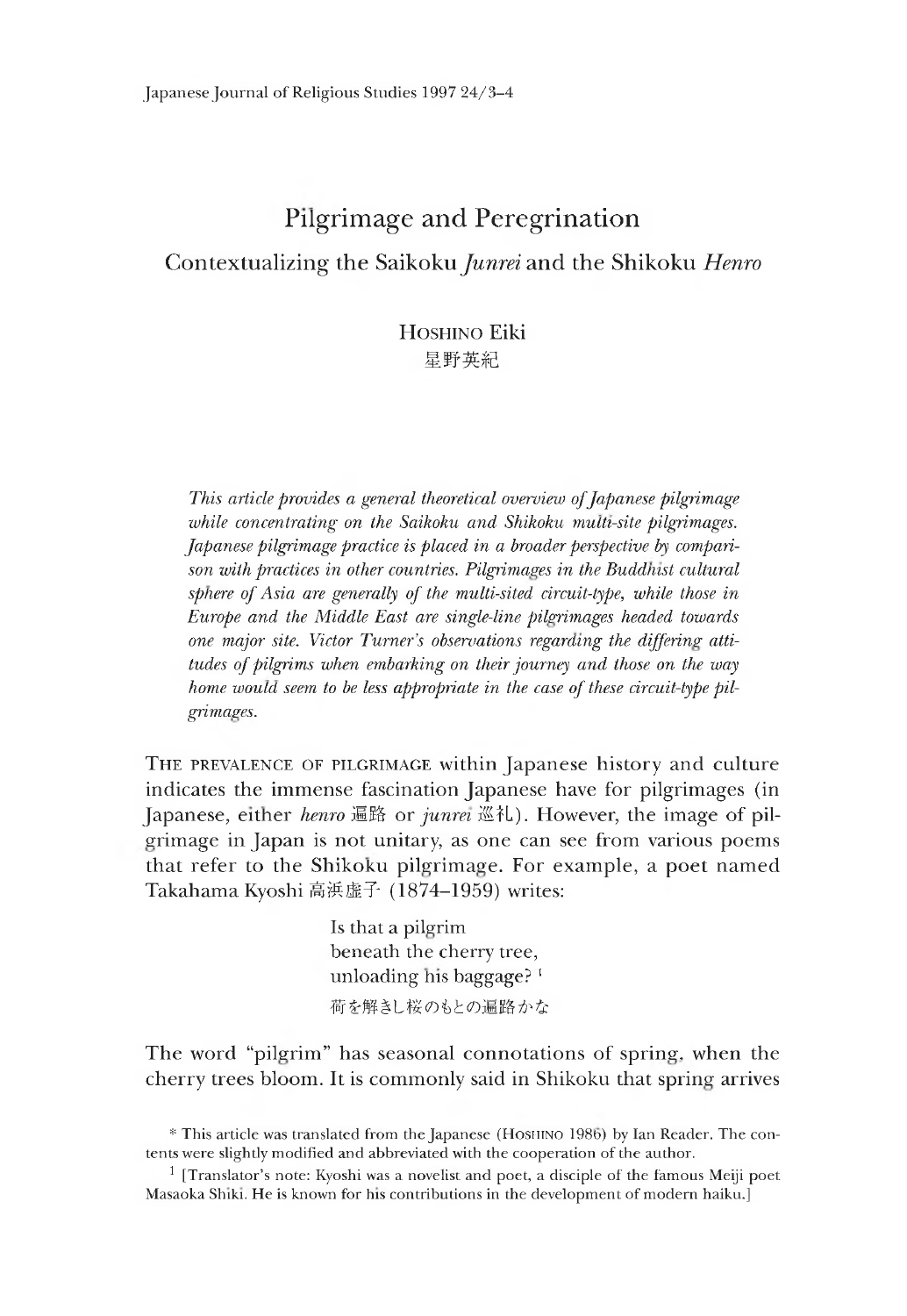along with the ringing of pilgrims' bells.<sup>2</sup> A glimmer of warmth is conveyed in this poem. However, in the following poem from the same author, a completely different image is conveyed:

> By the side of the path the sad grave of a pilgrim from Awa. 道のべに阿波の遍路の墓あはれ

In Snikoku there are places where one finds the graves of pilgrims who died enroute while on the pilgrimage. Indeed, being prepared for death is part of the practice of pilgrimage. There are poems that express this melancholic atmosphere, such as this one by another, otherwise unknown, poet named Hanajo 幸女:

> Even the sick child is prepared for travel as a pilgrim. 病身の子にも遍路の旅支度

The Shikoku pilgrimage also has strong connections to this-worldly benefits *(genze riyaku* 現世利益), and for such reasons many people suffering from illnesses have come to Shikoku as pilgrims. The Shikoku pilgrimage in earlier times was considered to have a particularly strong spiritual affinity *(en* 縁) for people suffering from leprosy. In earlier times when medical knowledge was sparse, sufferers of leprosy were often driven out of their villages and afterwards spent the rest of their lives traveling around Shikoku as pilerims. Of course, we do not know whether or not the child mentioned in this poem is suffering from this disease. However, the poem itself does conjure up the painful and dark image that enveloped the Shikoku pilgrimage.

There are many more images and nuances, but they all operate in complex ways and are bound up with the special feelings that Japanese people have for pilgrimages (including both *henro* and *junrei).* In this article I intend to discuss pilgrimage in Japan with special reference to the Shikoku *henro* and the Saikoku junrei, beginning with a consideration of the term *meguru / mawaru* 巡る (to travel round, go on pilgrimage).

<sup>&</sup>lt;sup>2</sup> [Translator's note: Spring was traditionally the peak period for pilgrimage in Shikoku (see MAEDA 1971, pp. 48-54) and even in the 1980s it remained so, with  $45\%$  of all pilgrims visiting the island during the period from March to May ( $SATO$  1990, pp. 41-46).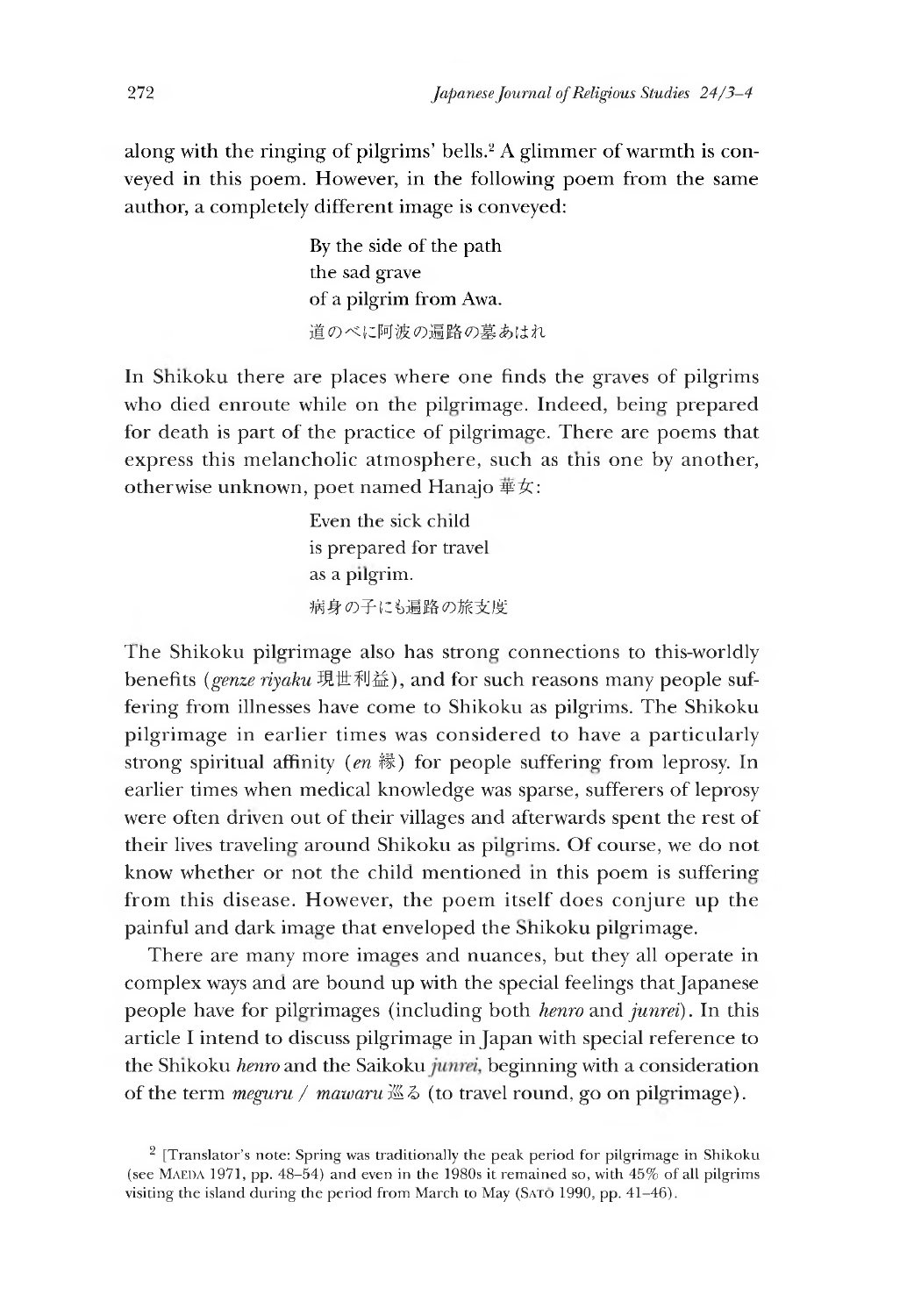### *The History of Japanese Pilgrimage*

First I will present a general overview of the history of pilgrimage in Japan.31 should first like to note that I am using the term "pilgrimage" (*junrei* 巡礼) to refer to all long-distance travel to sacred places *(sankei*) 参言旨) . I am aware, of course, that the term *junrei* is often used with a much more limited meaning, but I shall discuss these distinctions in greater detail later in this article.

1 he first use of the word *junrei* is in the title of the diary of Ennin 円仁 (794-864), the early-Heian Tendai priest, about which I shall comment more below. However, there is no doubt that the religious practice of pilgrimage itself existed in Japan before this, and that long-distance journeys to sacred places were taking place at least by the Nara era. This practice blossomed in the Heian period, and among the most active pilgrims of this era were the aristocrats and the imperial family. The custom of making religious visits and staying at shrines and temples outside Kyoto became popular in the capital from the time of the retired emperors Seiwa 清和 (r. 858–876, retired 876-880) and Uda 宇田 (r. 887-897, retired 897-931). This custom spread to the aristocratic classes from the late tenth to early eleventh centuries, during the prosperous Fujiwara period. It is thought that a major reason for this development was the enrichment of the aristocracy, due to their accumulation of land, and to the changing economic circumstances of the shrines and temples due to the decline in state patronage. The temples that were the main focuses of pilgrimage were the seven great temples of Nara (Tōdai-ji 東大寺, Daian-ji 大安寺, Saidai-ji 西大寺,K6fuku-ji 興福寺,Gang6-ji 元興寺,Yakushi-ji 薬師寺,and Hōryū-ji 法隆寺) as well as locations such as Mt. Kōya 高野山, Mt. Kinpu 金峰山,Kumano 熊野,Hase-dera 長谷寺,Kokawa-dera 粉河寺,Shitennoji 四天王寺, and Ishiyama-dera 石山寺. From this period on we also know that temples in the Kinki region attracted pilgrims, while beyond these regions, one could also count places such as Hakusan 白山 in Kaga, Mt. Fuji 富士山, and Itsukushishima 厳島 in Aki as pilgrimage sites. We are aware of the nature of such pilgrimages from accounts that are given from time to time in aristocratic diaries and in stories from this era.

Of these places Kumano is the most famous for attracting laree numbers of pilgrimage groups, and it was visited frequently by retired emperors.4 The practice of making pilgrimages to Kumano (Kumano

 $<sup>3</sup>$  [Translator's note: See especially Shinjo 1982; see also the Editors' Introduction in this</sup> issue, pp. 225-70 and the accompanying list of references.]

<sup>4 [</sup>Editors' note: see the article in this issue by David Moerman, pp. 347-74.]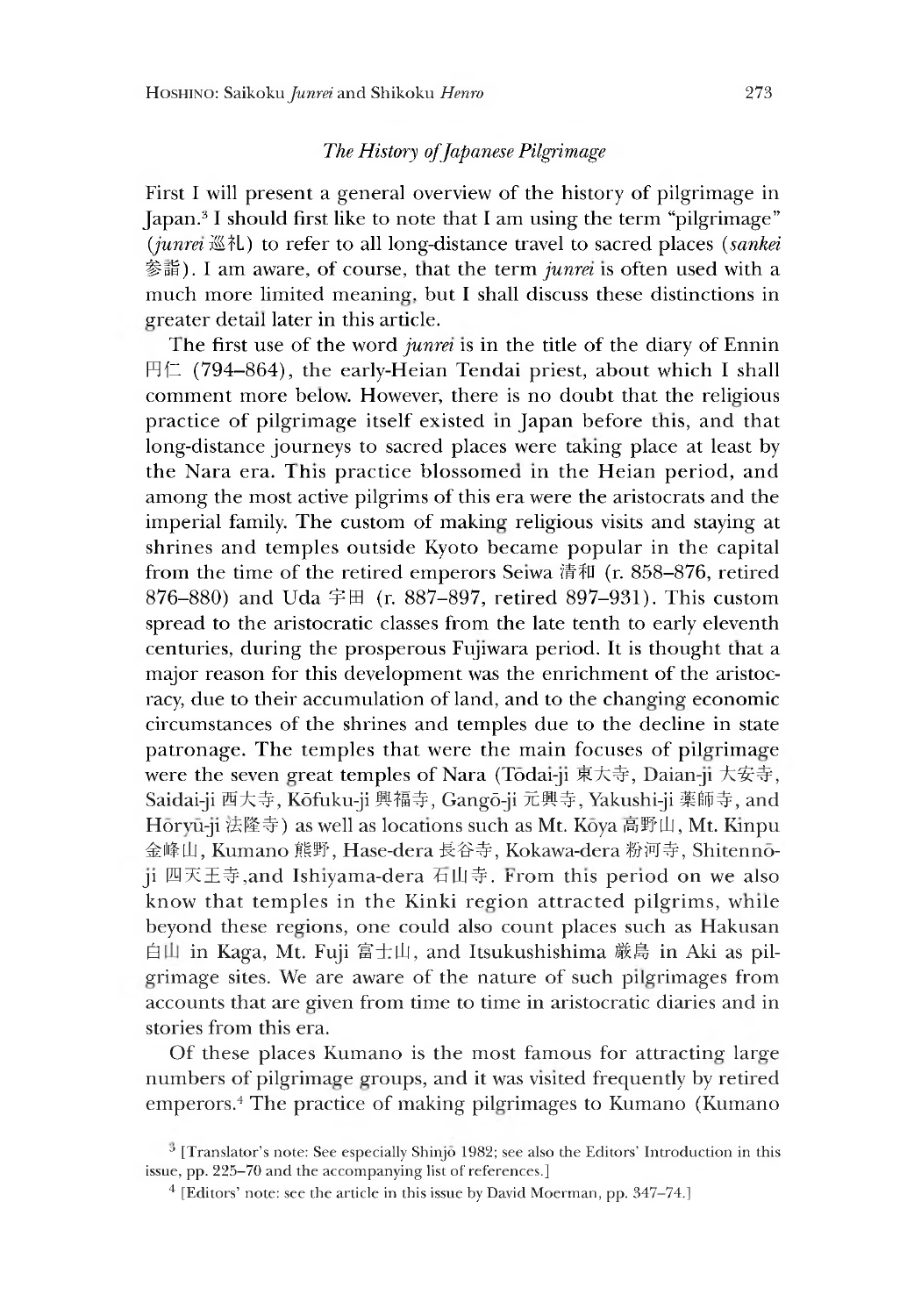$m\bar{\omega}d\acute{\epsilon}$  熊野詣) originated in the era of the retired Emperor Uda, but during the Insei 院政 period from the later part of the eleventh century onwards this pilgrimage became virtually a yearly custom *(nenju gyojt* 年中行事) that retired emperors performed over and over again.

The most fervent among the retired emperors were Shirakawa 白河院, who went to Kumano nine times, Toba 鳥羽院 (eighteen times), Go-Shirakawa 後白河院 (thirty-four times), and Go-Toba 後鳥 羽院 (twenty-nine times). Such pilgrimages were performed with great parties of pilgrims, sometimes numbering several hundred or even thousands of people accompanying the retired emperor, which would set out from Kyoto to the Kawachi region and then down the Kii Peninsula following the coastal route, and then head towards Kumano. The widely-used phrase ari no Kumano modé蟻の熊野詣 (the ants' pilgrimage to Kumano) depicts the mass extent of the pilgrimage. At the core of the Kumano pilgrimage was faith in Kannon (Kannon *smnko* 観音信仰) but there were also elements of Pure Land faith (Jodo 浄土 *shinko).* The close association between Kumano and the veneration of Kannon is further expressed in the fact that the first site of the Saikoku thirty-three-stage Kannon pilgrimage nowadays is Seiganto-ji青序渡寺,which is located by Nachi Falls in the southern part of the Kii Peninsula.

One should note that Kumano has been known since mythical times as a place where spirits reside *(reichi* 霊地) . According to the *Nihon shoki* 日本書言己,Kumano was the place where Izanami was interred after she died giving birth to the fire god. Moreover, this was the same place where, according to legend, the first emperor, Jinmu 神武, landed during his expedition from the east to establish the imperial line and the Japanese state. In other words, Kumano had already acquired the character of a powerful sacred place long before it became a center of faith as a Kannon pilgrimage site for the aristocrats of the capital.

The acquiring of various layers of religious traditions is a common characteristic of sacred places and can be seen at pilgrimage centers throughout the world. The famous Catholic pilgrimage sites of Guadalupe and Chalma in Mexico developed when the political and religious leaders of the time, in order to pacify the local populace, transformed native Indian pilgrimage sites into Catholic sites (see KURODA 1979 and 1981). The great medieval European pilgrimage site of Santiago de Compostela was originally a sacred place in the pre-Catholic indigenous religious tradition of the region, while the French pilgrimage center at Le Puy was, prior to being transformed into a Catholic site, a Celtic place of worship (see WATANABE 1980, p. 55). The culture of Mecca, also, prior to the time of the prophet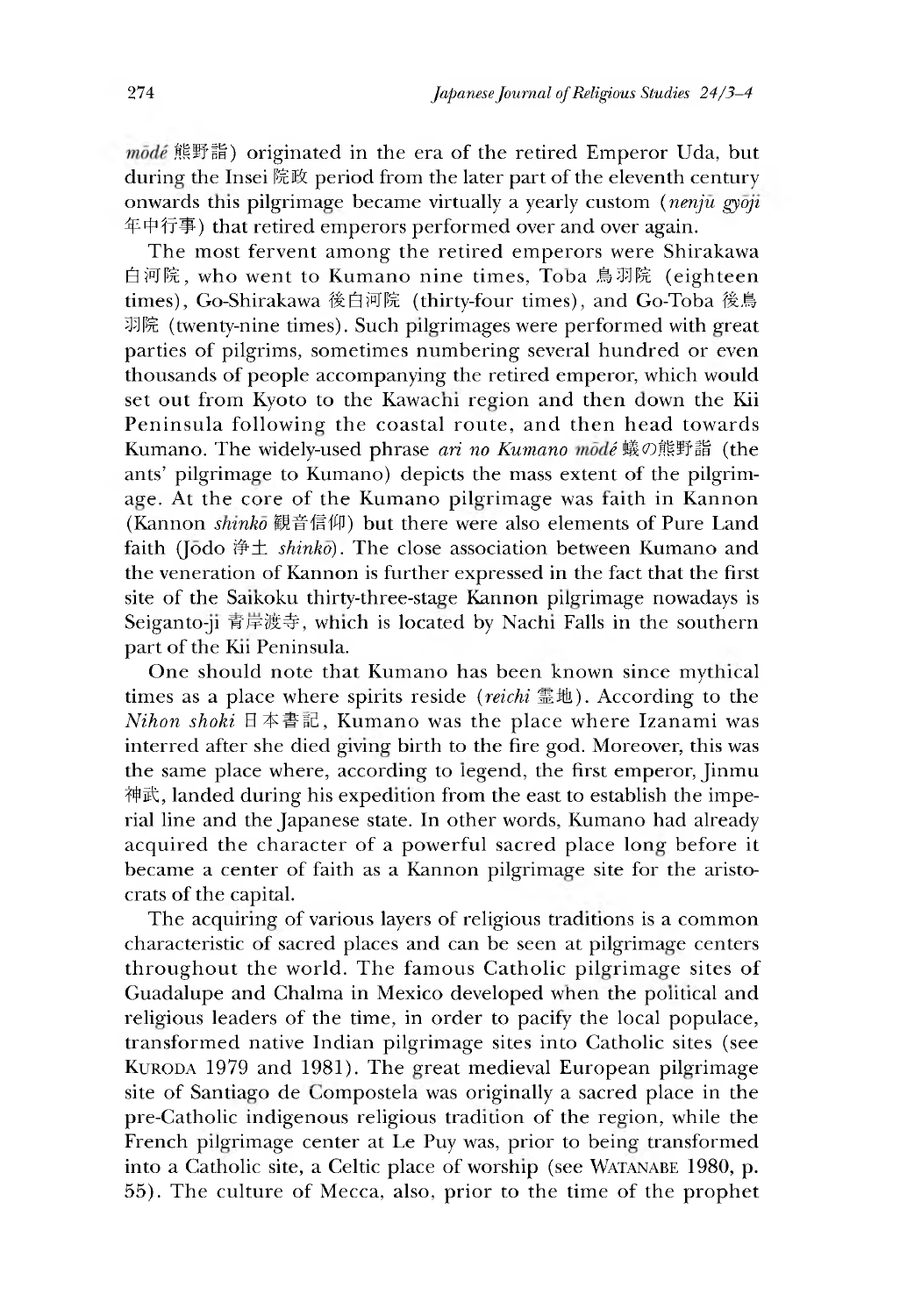Muhammad, was polytheistic, and the sacred shrine of the Ka'aba was the focus of worship of various local cults (see PETERS 1994, pp. 1-29 and 105-12). The famed Chinese Buddhist pilgrimage site of Wu-t'aishan 五台山 was originally a sacred site in the Taoist *(shinsendo* 神仙道) tradition (see ONO and HIBINO 1942, p. 12).

In such respects the sacred sites of universal and organized religions are frequently places that were sacred prior to the incursion of that religious tradition, with such places beine systematized as such by the appearance of a gifted religious founder or prophet, and changes in the people's consciousness.

To return to our discussion of Japanese pilgrimage history, the enthusiasm for pilgrimage in the Heian era was indeed extremely high, but it was also in reality limited by social status to such people as retired emperors, aristocrats, and priests.<sup>5</sup> For priests such pilgrimages were simply ascetic exercises. This tendency, in which pilgrimage was largely restricted only to people of certain social classes, did not basically alter until the Kamakura and Muromachi eras.

In the Tokugawa period drastic changes in the history of Japanese pilgrimage took place, with most of the pilgrims coming from the ranks of ordinary people. We can distinguish a number of factors that gave birth to the emergence of this mass-populace type of pilgrimage, such as the economic advances made by the peasants and farmers, the development of a class of urban merchants, the safety afforded by political stability, and the development of a communications network and infrastructure. The nature of pilgrimage itself changed quite extensively as a result of the emergence of vast numbers of the general populace visitme pilgrimage sites.

One of these changes was in the increased levels of entertainment that occurred within pilgrimage. Since general travel was severely restricted, people who set out on pilgrimages enjoyed a temporary sense of liberation. In marked contrast to the more predominantly ascetic nature of travel until this period, the areas around pilgrimage sites began to take on the shape of *monzenmachi* 門前町 with the development of various shops, especially those connected with eating and drinkine. Furthermore, a distinctive feature of this era was the growing numbers of alms-seeking beggar-pilerims (*kojiki junrei* 乞食巡ネし) and other such people who, escaping the constraints of the feudal system and the communal structure of village life, took to the road and became pilgrims.

<sup>&</sup>lt;sup>5</sup> [Editors' note: The lack of records concerning the activities of commoners means that we cannot know for sure how exclusive the participation in pilgrimage was during this period. For a further angle on this point see the article by Ambros in this issue, pp. 301-46.]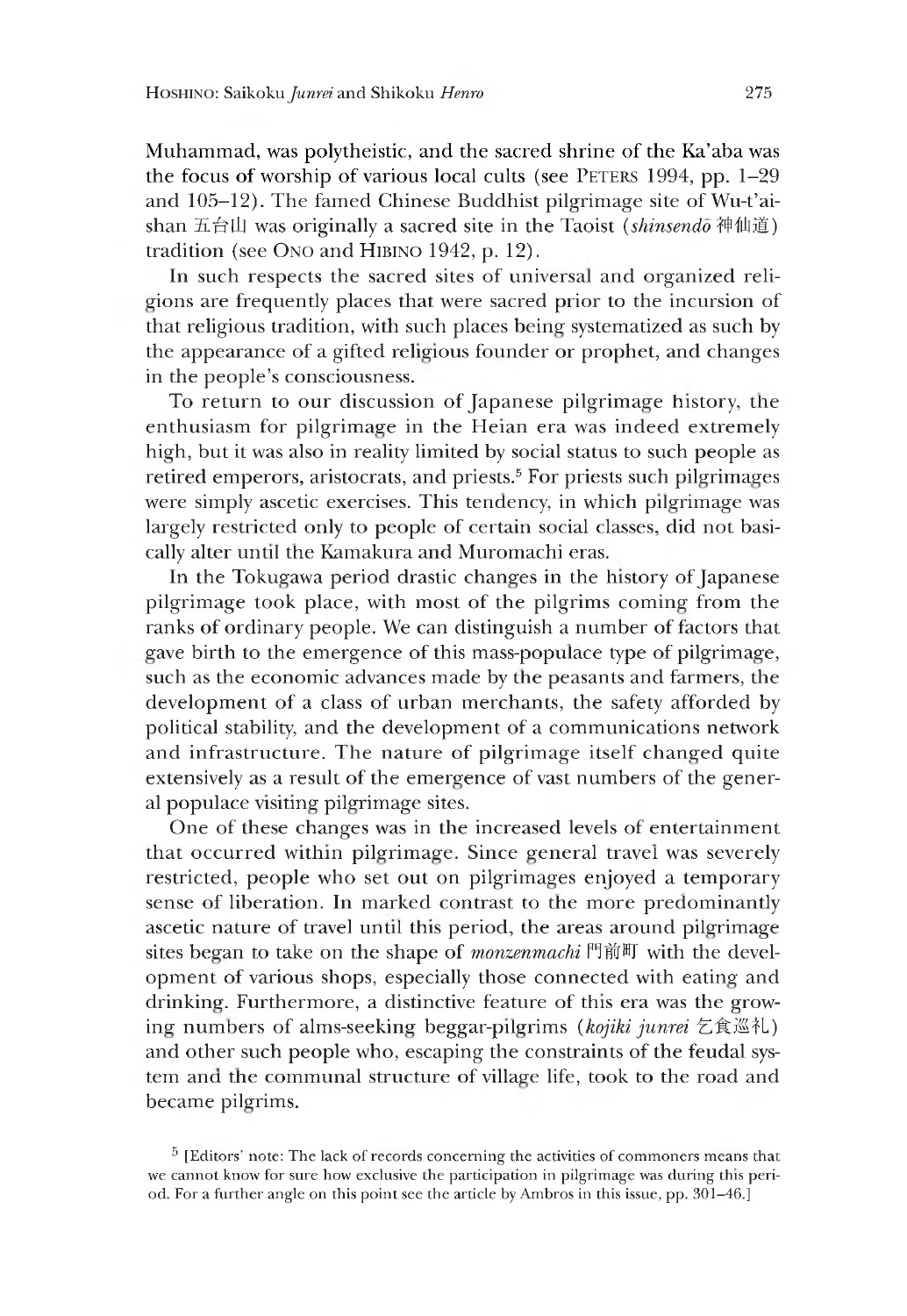As well as the flourishing of older pilgrimages with long histories, this era saw the development of new pilgrimage routes all across the country. In such respects the Tokugawa period was a seminal era in the history of Japanese pilgrimage, and it can, indeed, be considered the period in which the basic patterns of contemporary Japanese travel were formed.

This very brief summary of the history of Japanese pilgrimage serves as a backdrop for the main focus of this article, which is a consideration of the Shikoku eighty-eight-stage pilgrimage and the Saikoku thirty-three-stage pilgrimage, both of which manifest aspects of the historical development of pilgrimage mentioned above. It is generally accepted that the Saikoku pilgrimage developed in the latter part of the Heian era, in the twelfth century, while the Shikoku pilgrimage came into existence somewhat later, during the Muromachi period (fifteenth to sixteenth centuries). These two pilgrimages are today seen as prime examples of Japanese pilgrimages, yet they are also, as I shall discuss below, pilgrimages with their own individual features and characteristics. Below I shall focus on these issues and attempt to provide a comparative study of them.

## *The Word "Junrei"*

It is first necessary to consider the meaning of the word *junrei*, which is usually translated into English as "pilgrimage." This is not an incorrect translation, but when one makes a specific comparison between the meanings of *junrei* and those of the term "pilgrimage" as it occurs in other cultures, we can see that there are some subtle differences between the two terms. I would like to pay some attention to the ways in which the term *"junrei"* has been used, since this brings out some of the most distinguishing features of Japanese pilgrimage.

The first person in Japan to use the word *junrei* was, as I have mentioned earlier, the Tendai priest Ennin. One of the great priests of the Heian era, Ennin was a follower of Saichō 最澄 who became the third head priest of Enryaku-ji and who followed his teacher's final request to establish the foundations of the Tendai sect. Like his predecessor Saicho, Ennin traveled to China (in 838) in search of the Buddhist law, spending in all ten years there. He recorded the conditions of that period in minute detail in his journal, which was titled *Nitto guho*  $junrei$  koki 入唐求法巡礼行記 (Record of a pilgrimage to seek the law in China; see Reischauer 1955a and 1955b). From this period on, at least from the earlier half of the ninth century, the word *junrei* came into use in Japan.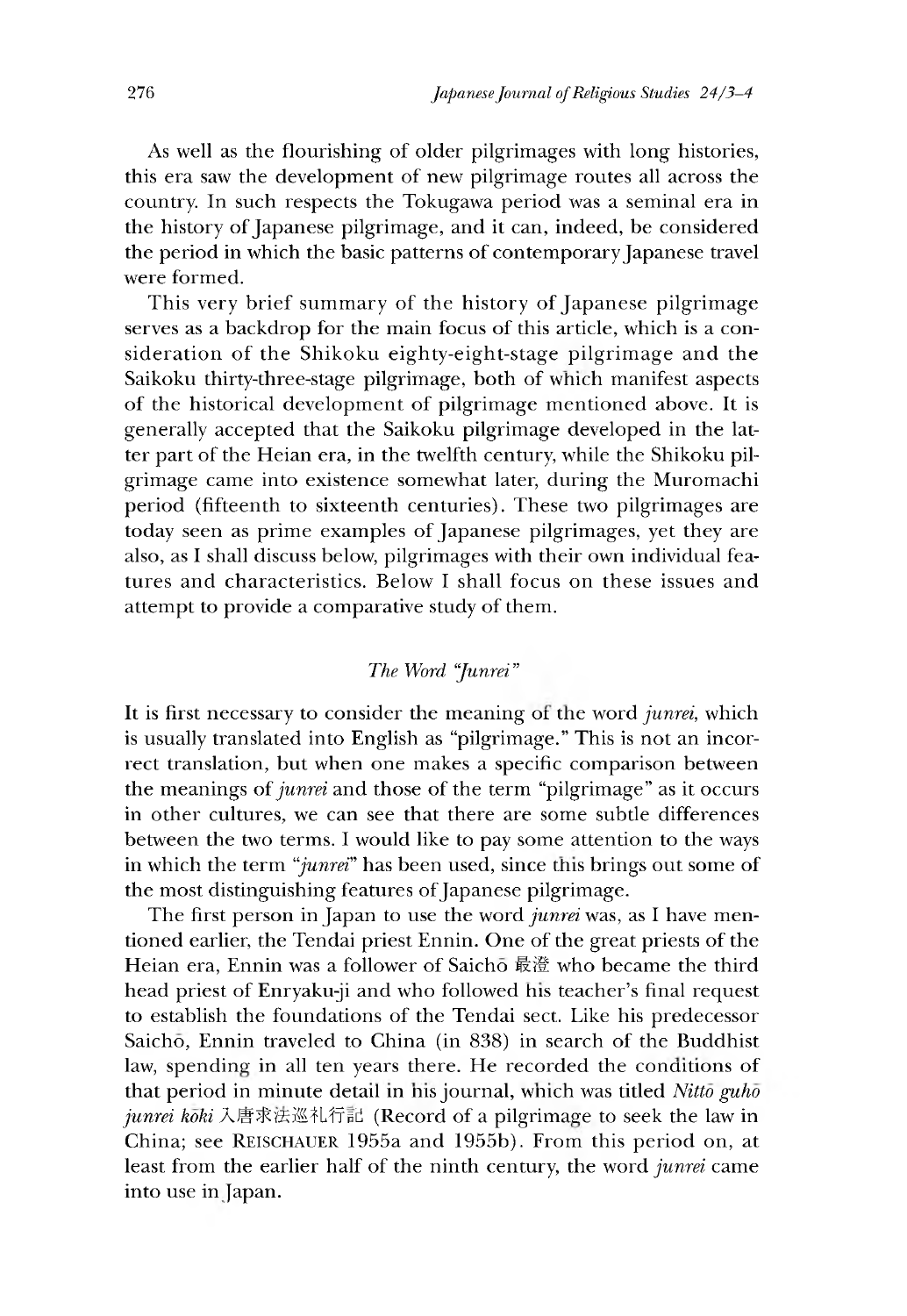Later the word *junrei* came to be used in texts such as the *Hokke genki* (or, to give it its full title, the *Dai Nihonkoku hokekyd kenki* 大日本国法華経験記)which was compiled in the middle of the eleventh century. This compilation of miracle tales *(setsuwa* 説話) preached by exponents of the virtues of the *Lotus Sutra* who sought liberation from all sins through the practice of austerities and devotion to the *Lotus Sutra* is, along with the *Nihon rydiki* 日本霊異記 and the various collections of rebirth narratives ( $\overline{\phi}$ *joden* 往生伝), one of the seminal works of early medieval Japanese Buddhism.

In the *Hokke genki* the term *junrei* is used in the following ways:

- 1 Story No. 59: The monk Hoku 法空,a priest of Horyu-ji, visited various mountains in the eastern provinces and settled in a cave in a remote mountain where he was served by magical Rasetsu women.
- 2 Story No. 60:Ihe monk Rencho 蓮長 was devoted to the *Lotus Sutra* and visited famous sites including Mitake and Kumano, and could miraculously complete one thousand copies of the *Lotus Sutra* in a month's time.
- 3 Story No. 86: The ajari Dōmyō 道命 was an administrator of Tenno-ji who had practiced on Mt. Hiei and visited various sacred places. His powerful recitation of the *Lotus Sutra* led to many miraculous events.<sup>6</sup>

From these examples we can see that the term *"junrei"* at that time signified the act of walking and doing austerities while traveling to sacred places that were connected with miraculous events. Basing his argument on this point the scholar of early Buddhism, Hayami Tasuku (1970, p. 248), has stated that *junrei* signifies an ascetic itinerant journey to sacred places performed by ascetics who dwell in sacred places in the mountains and forests and who are known under the general term *hijiri* 聖 (wandering ascetics).

In this way from early times until at least the earlier part of the medieval period, the term "junrei" indicated two crucial elements: eoing around to a number of sacred places, and performing austerities. However, these special characteristics of *junrei* gradually changed as time went on. This was especially so as a result of the mass pilgrimages that developed in the Tokugawa period, when there was a general decline in the ascetic nature of pilgrimage.

However, right up to the present day in Japan, in *junrei,* as the literal meaning of the word signifies, the practice of going around (to a

 $6$  [Translator's note: for fuller details see DYKSTRA 1983.]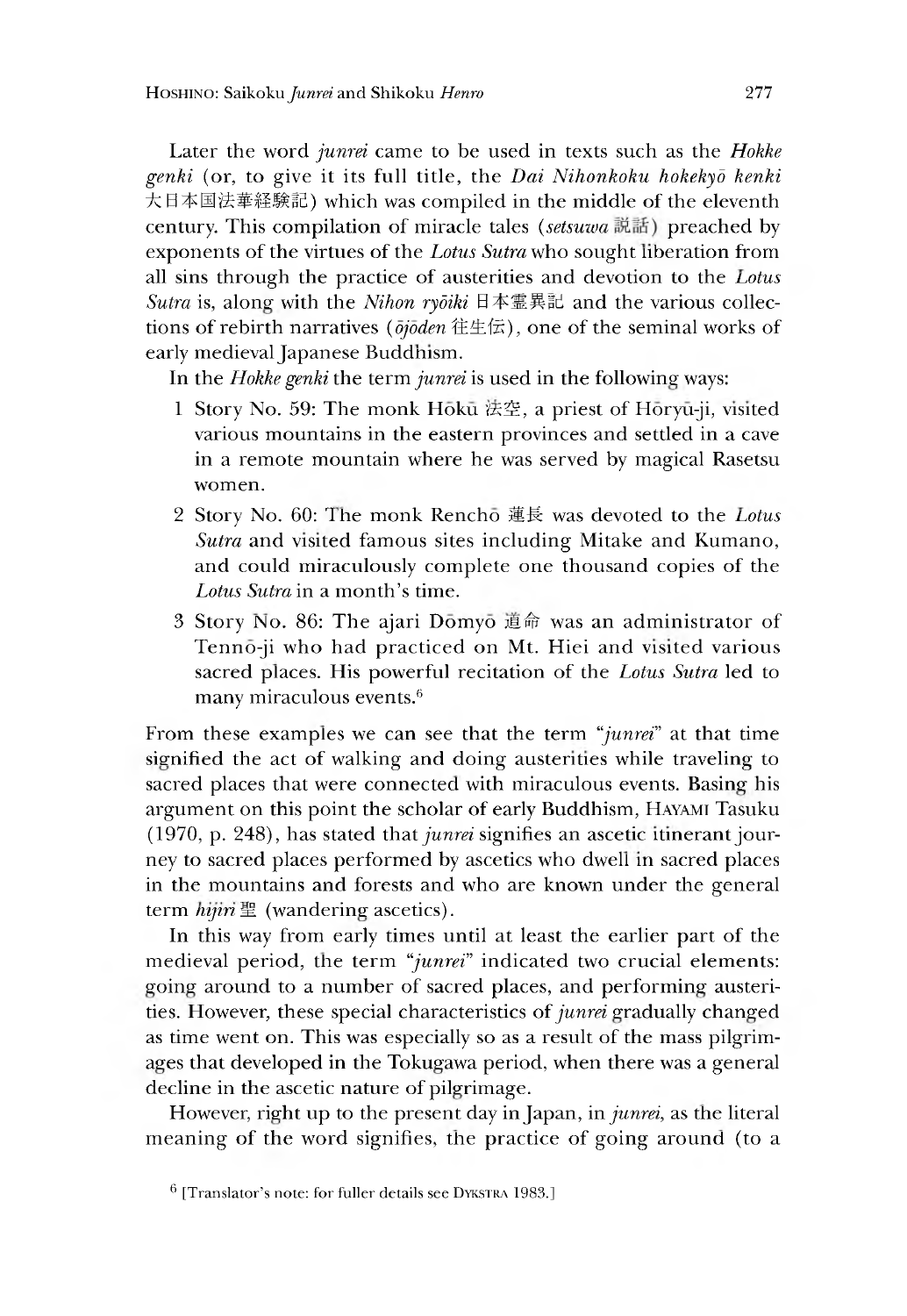number of sites) continues to be of crucial importance. The Shikoku eighty-eight-stage *henro* and the Saikoku thirty-three-stage Kannon *junrei* are types of pilgrimage that entail "going around" in this way. The pilgrimage to the shrines of Ise,which like these pilgrimages is a longdistance visit to a sacred place and which has many basic points in common with them, is known as the Ise *sangu 伊勢参宮* or Ise *main* 参 (both meaning a visit to worship at the Ise shrines), but never as the Ise *junrei.*

However, the English word *pilgrimage* is used both for the Shikoku *henro* and for the Ise *sangū*. The term "pilgrimage" (and its equivalent terms in other European languages) derives from the Latin word *peregrinus.* Its meaning comes from *per-ager,* a person who passes through wild places. The basic root meaning of "pilgrimage," then, is connected to a stranger, that is, someone who is "passing through."

In contrast, in Japanese there are a number of words that correspond to the notion of pilgrimage. I have already mentioned the terms *sangū* and *modé*, but others include *sankei* 参詣, junpai 順拝, junpai 巡拝, and *junrei* 順礼. Of these some have very specific usages, such as *sang'u,* which is normally only used to refer to journeys to Ise. Historically it appears that there was a custom of using the term *sangu* only to refer to cases of official visits to the Ise shrines. For travels to venerate at other shrines, one would not use the term *sangu* but would normally use either *mode* or *sankei* (see Nishigaki 1983 p. 36).

There appear to be no clear differences of usage between *junrei* 巡礼 and junrei順礼. Rather, both of them share the same focus, of signifying visits to a number of sacred places that one must visit, therefore involving the need for going around (to a number of places) in some order. In circumstances where there is just one sacred place that is the special target of the journey, the term *mairu* is used rather than *junrei*, especially if there is no problem in terms of the order of visits. In such terms, then, one can see that there are differences of nuance in what is meant by the English term "pilgrimage" and the Japanese term "*junrei*". In this sense one can see that there are some fairly large structural differences between pilgrimage in the West and *junrei* in Japan.

#### *Circuits and Single-line Pilgrimages*

One type of classification that can be used for pilgrimages is that between circuit-type *(kyokusenkei* 曲糸泉型)and single-line *(chokusenkei* 直線型) pilgrimages. The differentiations between these two types are discussed further by AOKI Tamotsu (1983), who argues that the former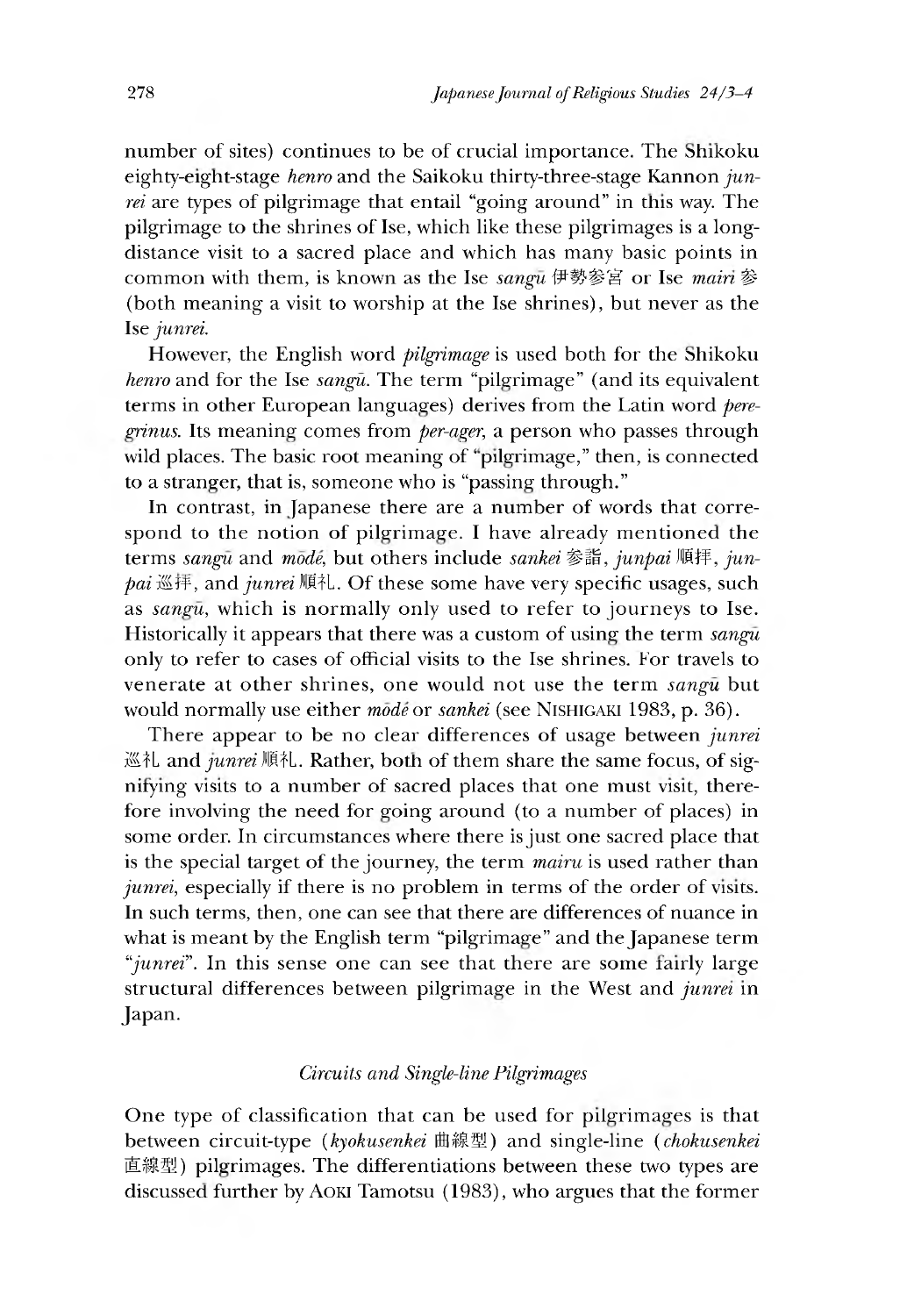type is prevalent in Japan and South and Southeast Asia and is a particular feature of the Buddhist cultural sphere. The latter, single-line pilgrimages, are, he considers, the normal type of pilgrimages found in Europe and the Middle East. Of course one also finds examples of the single-line type of pilgrimage that have flourished in Japan, such as the Ise pilgrimage and the On take 御嶽 pilgrimage. Aoki argues, however, that in Japan this form of pilgrimage is not complete by itself, and it is considered important to combine a number of visits together. For example, when one has made a visit to Ise it is felt one should next visit the head temple of one's sect (honzan mode 本山詣 or *honzan main* 本山参) and also go to various other sacred places to worship. In this sense, according to Aoki, in Japan even single-line pilgrimages are at root underpinned by the concept of circuits and of making multiple visits to sacred places.

It is, indeed, generally agreed that the circuit or multiple-site type of pilgrimage has flourished most widely in Asia. Certainly, one does not find m Christianity or in the world of Islamic pilgrimage the sort of structure that is seen in the Shikoku *henro.* However, on closer scrutiny, even this differentiation presents various problems.

Even single-line pilgrimages rarely have just one final and ultimate goal, to which one goes at full speed, without being diverted or looking at any other places along the way. One example here should suffice. In the flourishing pilgrimage culture of medieval Europe there were three great pilgrimage centers: Jerusalem, Rome, and Santiago de Compostela in Spain. These three sites were truly international pilgrimage centers, transcending specific regional or tribal boundaries. Besides these three there were numerous national pilgrimage sites specific to particular countries, such as the Cathedral of Chartres in France, or the tomb of Thomas a Becket at Canterbury in England. Besides these there were also numerous regional pilgrimage sites. Thus, one late-fifteenth-century document alone records 181 pilgrimage sites in Europe at that time (WATANABE 1980, p. 168).

If one were to define these sites according to the previously mentioned model, they would basically be considered single-line pilgrimages. Regional pilgrimage sites drawing pilgrims only from their local catchment areas were clearly linear routes in which pilgrims went in the most direct way possible between the place where they lived and the sacred site. However, in the case of the major international pilgrimages the situation was somewhat different, as can be seen from an examination of the pilgrimage to Santiago de Compostela.

Santiago is a remote location, situated in the far north west of Spain. It was here, according to legend, that the remains of the mar-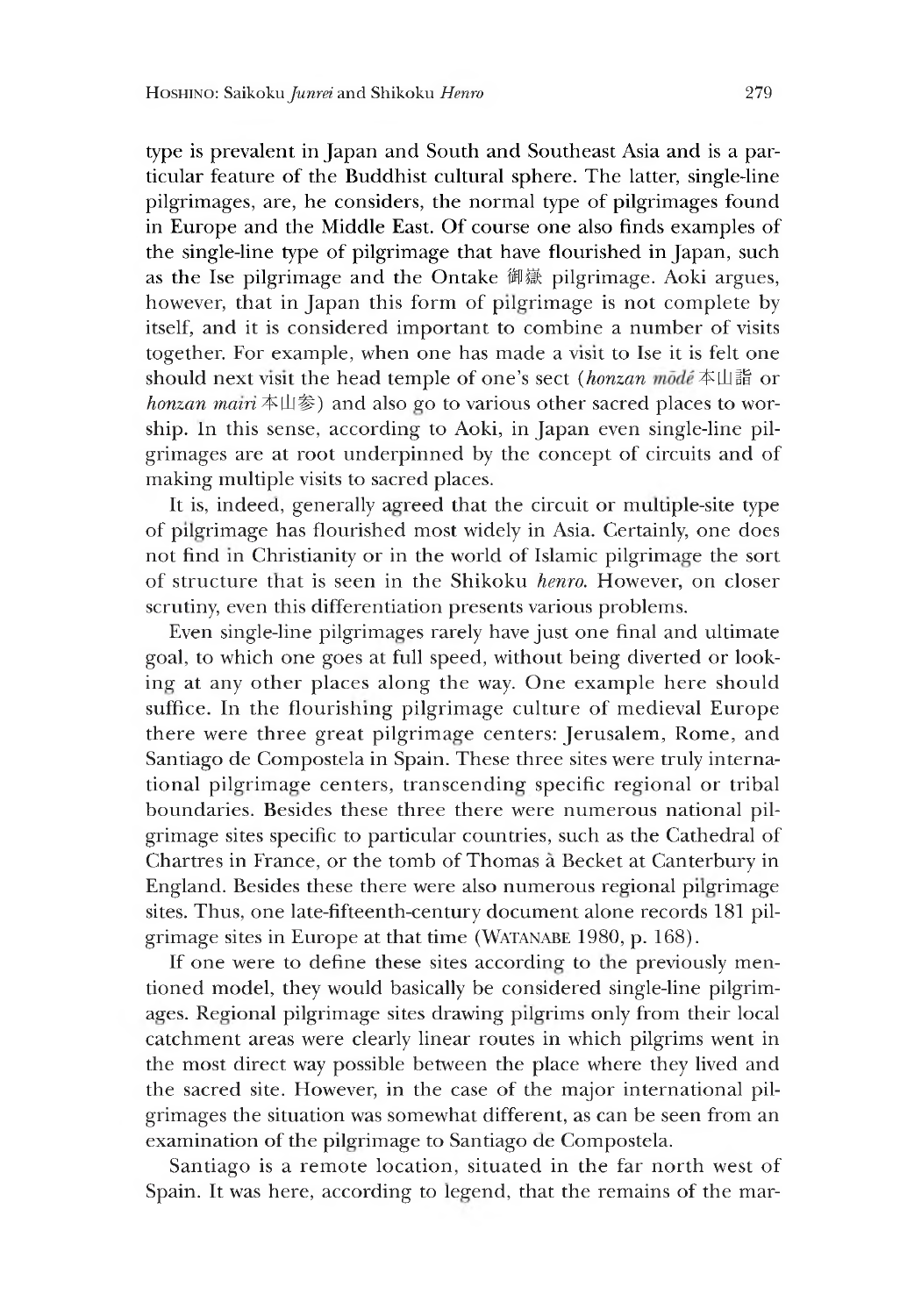tyred St. James were discovered, and as a result a famous pilgrimage site grew around it. The roots of this site were thus in the veneration of sacred relics that was prevalent in Christianity in medieval Europe.

At its peak in the twelfth century more than half a million people a year made pilgrimages to Santiago from all over Europe. There were four main routes leading to Santiago from across Europe, and once they had crossed the Pyrenees, the four of them merged into one route that led across the northern part of the Iberian peninsula to Santiago. It took more than a month to walk the route from Paris, but along the way there were also many small and local pilgrimage places to visit, and the pilgrims used to call in at and worship at these places while making their way to their final destination of Santiago. Clearly the main focus of their pilgrimage was Santiago, but in view of the fact that their journeys included visits to numerous other sacred sites, one can see that this pilgrimage indeed had many points in common with circuit-type pilgrimages. In this respect it is evident that similar patterns were found in other single-line pilgrimages of Europe as well. However, such pilgrimages, unlike the Saikoku thirty-three-stage pilgrimage or the Shikoku eighty-eight-stage pilgrimage in Japan, or the Indian pilgrimages to the four or eight great sites linked to the life of the Buddha, did not expressly state that one had to visit a *number* of sites during the course of the pilgrimage. In this respect, certainly, a special feature of the circuit-type pilgrimages found in Japan is that they have a set number of sites (for instance, 33 or 88) that are all counted as equal, with no differentiation between them.

In the case of Santiago, however, even if en route pilgrims might have sought to visit and worship at many sacred places, they still very clearly had one place as their central and most important goal. To put it bluntly, missing some places along the way did not matter. The same is true in the Islamic pilgrimage to Mecca: nowadays, pilgrims do not join up with a caravan and travel from afar together in pilgrimage groups, but go directly by charter jets to Jeddah, the entry point in Saudi Arabia for Mecca. Their goal is, quite straightforwardly, Mecca. By contrast, in the Shikoku pilgrimage one can never say one has completed the pilgrimage just by visiting the first and last temples on the route.

# *The Development of Unyo (Clockwise) Pilgrimage Travel and Its Meaning*

Another feature of Asian pilgrimages is that the shape of the pilgrimage may be a circle or circuit that is performed by proceeding in a clockwise *(unyo^^)* fashion. This is the case in both the Saikoku and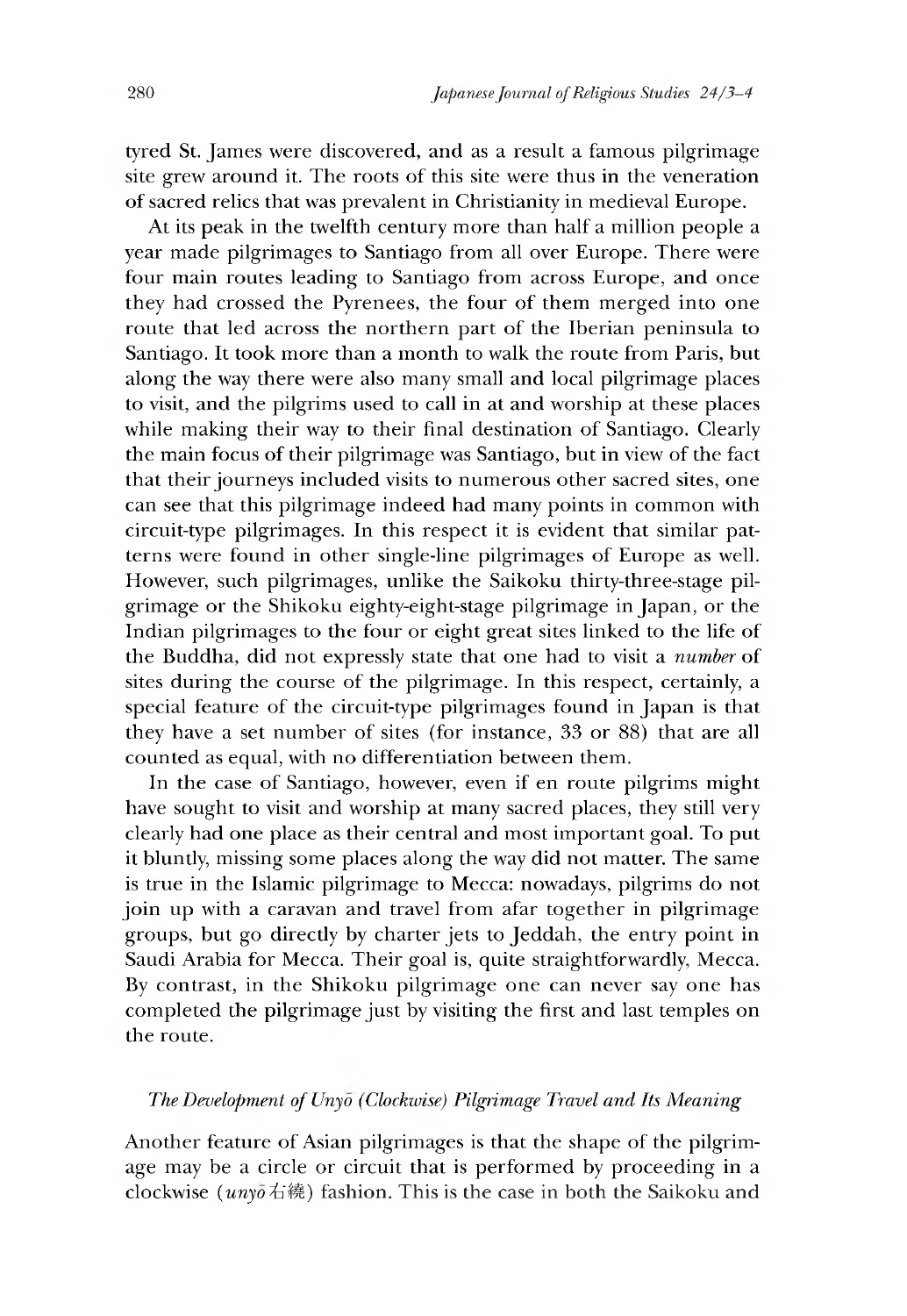Shikoku pilgrimages, where the normal pattern is to travel clockwise.

Clockwise circumambulation is a style of veneration widely used in Japanese Buddhist rituals, but the origins of this practice can be traced to India. Clockwise circumambulation is also used in everyday activities to express respect for others, and it was especially common in India for circumambulating stupas and temples, which is an important form of worship in Hinduism. The means of circumabulation must always be to the right.

The Hindu practice of clockwise circumambulation is a ritual practice carried out when going around sacred burial pyres, altars, and stupas. As SUGIMOTO has noted, "this corresponds to the passage of the sun across the sky and is a ritual process that relates to such things as sanctity, purity, and happiness," while in contrast, counterclockwise circumambulation and going round to the left is inauspicious and indeed "is associated with such things as defilement, taboo, evil, sickness, death, and disaster" (1984, pp. 88, 309). This association of right and left with good and bad fortune and with happiness and unhappiness is found in numerous cultures throughout the world.

This Hindu concept of the importance of clockwise circumambulation filtered also into Buddhism, and gradually the notion of circumambulating Buddhist stupas in a clockwise direction came to be mentioned in Buddhist sutras as a practice of immense merit and value (SUGIMOTO 1984, p. 309). The Buddhist stupas that are still found in India in the present day all have pathways for this practice. This pattern also spread to Tibetan and Chinese Buddhism. In Chinese Buddhist temples, a Buddhist statue would be enshrined in the inner sanctum of the temple, and a central element in rituals there involve clockwise circumambulation around that statue. A similar pattern can be observed also at the Great Buddha hall at Todai-ji in Japan.

This pattern of circumambulation also spread to Japanese Buddhism. The ritual practice of *sansokodo* 三匝行道, for example, is a Buddhist rite in which priests walk around the main image of worship while chanting Buddhist sutras. It is not limited just to rituals conducted by priests, however, for clockwise circumambulation is the standard pattern for lay people participating in Buddhist services and rituals. The ritual of relatives circling around the casket and bones in the family temple while reciting the nenbutsu and mantras during funeral services immediately before interment, is still observed today throughout Japan. However, in examining this custom, we should also note that, in mythical terms, there are suggestions of the existence of clockwise circumambulation in Japan prior to the introduction of Buddhism.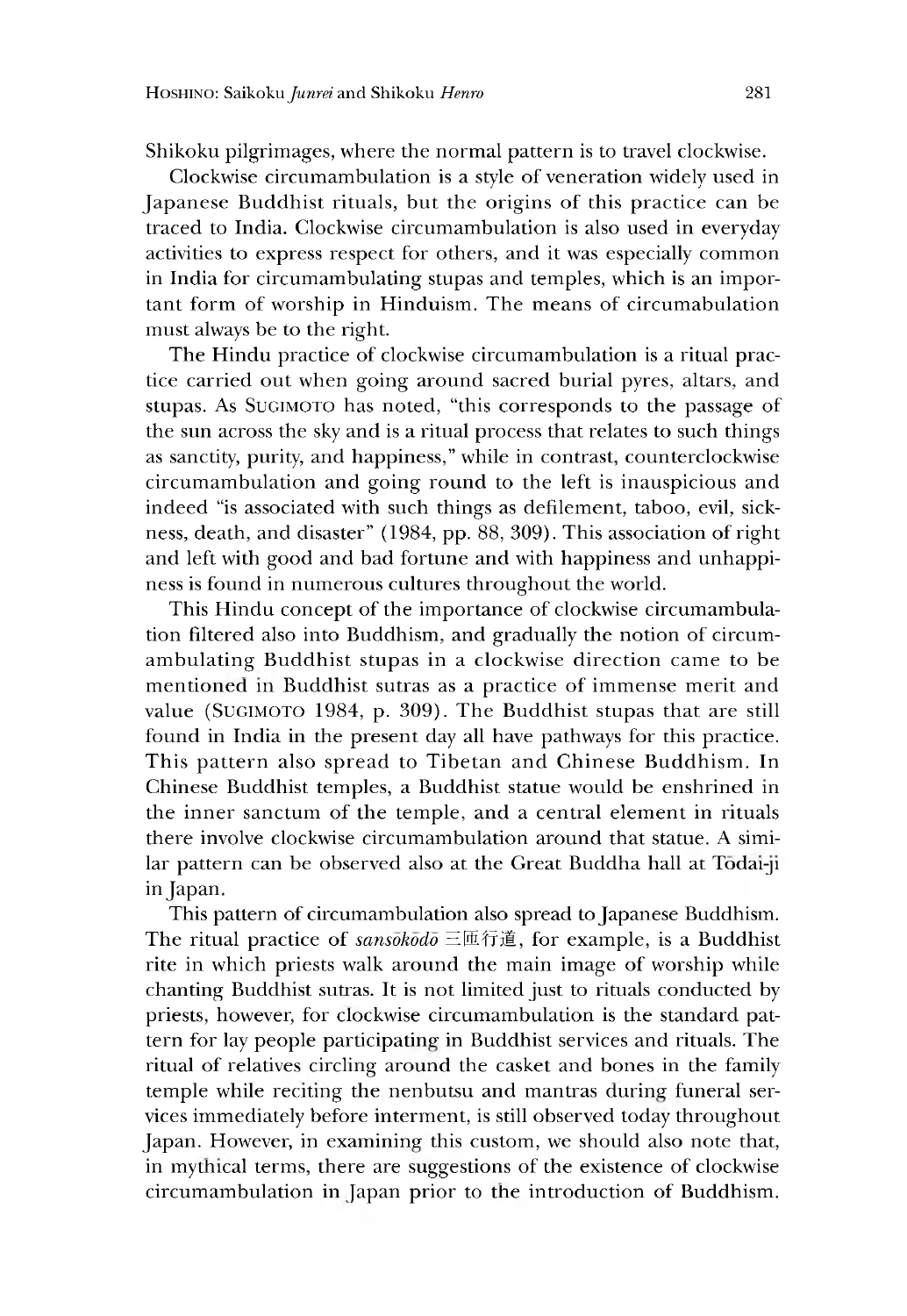

Figure 1. Buddhist stupa at Sanchi. Illustration taken from HOSHINO 1986, p. 252.

Thus, the *Kojiki* in narrating the myths of the foundation of the nation talks of Izanami and Izanagi circling the pillar of heaven and thereafter giving birth to the gods of Japan (GORAI 1981, p. 2).

One can also find examples of the ritual of circumambulation embedded in linear pilgrimages. In the Islamic pilgrimage to Mecca, for example, there is the ritual of *tawdf,* which translates as "to go round" and refers to the practice of circum am bulating the sacred shrine of the Ka'aba at Mecca. However, this practice is done counter-clockwise with the pilgrim mak-

ing seven circuits around the Ka'aba. Although the Mecca case may be somewhat special in that it involves a counterclockwise circuit, it is nonetheless indicative of the widespread practice of circumambulation that is found in many cultures. Nevertheless there are various differences between the practices of circular pilgrimage in Japan and other parts of Asia, and it is to these issues that I shall turn next.

# *The Meaning of Pilgrimage (Mawari or Meguri) in Different Cultures*

First I shall look at the case of Buddhist stupas in India. The Buddhist stupa at Sanchi in central India is a well-known example of the structure of early-era Buddhist stupas, and this can be seen in figure 1, which gives both its ground and side elevation plans. The height of the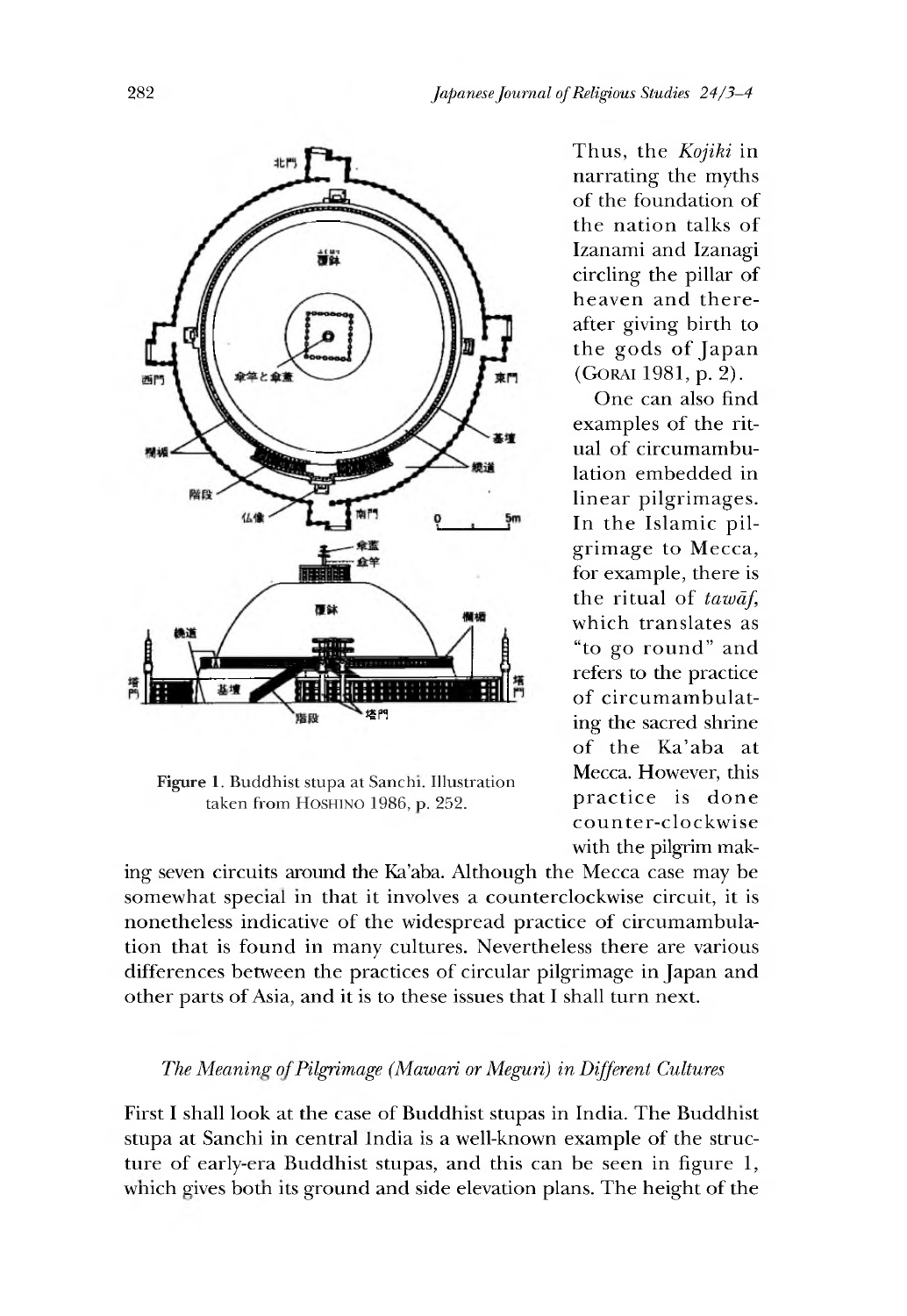stupa is approximately ten meters, and its diameter, if one includes its external railings, is approximately twentytwo meters. The passageway depicted in this figure is a clockwise ambulatory passageway that circles the outside of the stupa and is approximately sixty-nine meters long.

The practice of circumambulating Buddhist stupas to the right is not limited to a single circuit, and there are no set or preordained forms for this practice. In the case of Sanchi the circuit is less than seventy meters, which is (compared even to the two-hundredmeter circuit around



Figure 2. Benares, on the western bank of **the Ganges River. Illustration taken from** Hoshino 1986, p. 253.

the Ka'aba at Mecca) a very short distance. The clockwise circumambulations found in Chinese and Japanese Buddhist rituals also consist of rather short circuits.

While not a Buddhist sacred place, the Hindu holy site of Benares also provides us with some typical examples of circuit-type pilgrimage routes.7 Benares spreads out from the western banks of the Ganges River in a semi-circular shape. The eastern bank of the river, which is considered to be polluted (in the sacred sense), is unpopulated, while the region beyond the semicircular area of the town is also considered impure. At the very heart of Benares are the cremation grounds at Manikarnika Ghat on the banks of the Ganges, and there are between seven and ten pilgrimage courses in concentric circles around Manikarnika Ghat. Ihe centermost of these, the Antargriha pilgrimage, can be done in two to three hours, while the outermost pilgrimage (shown in figure 2) follows the Panchakroshi road that circles the

 $7$  See, for example, YAMAORI 1982, VIDYARTHI et al.1979, and ECK 1984.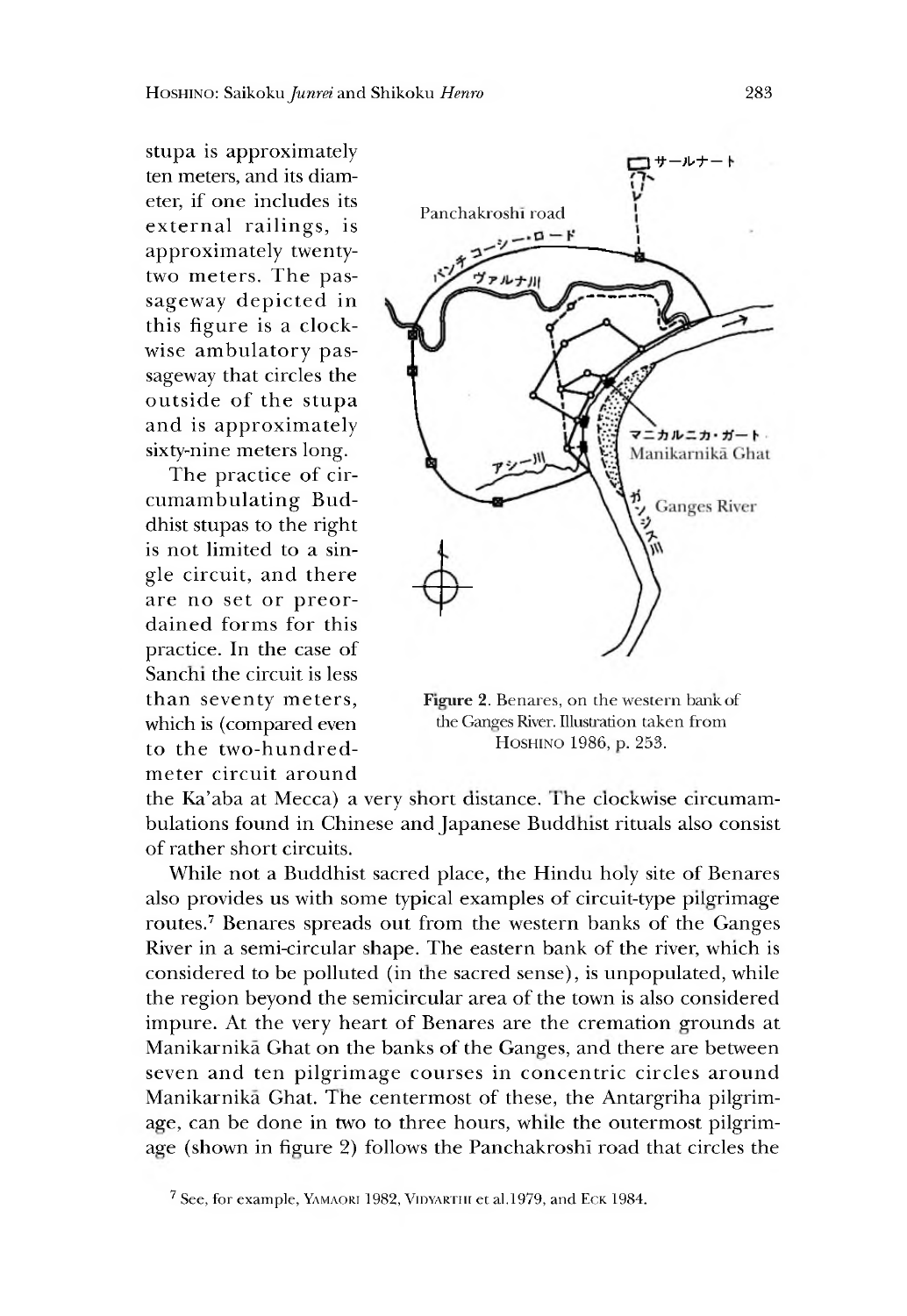

Figure **3. Map of the Saikoku** *junrei.* **Illustration taken from** Hoshino **1986, p. 254.**

entire area of Kashi (the name of the holy region not just of Benares but of its immediate surrounding area), with the pilgrims carrying their own cooking utensils and worshipping at all the shrines (including numerous Shiva shrines) that are found along the road. This pilgrimage normally takes five days and in all is approximately eighty-five kilometers in length.

What, then, are the special characteristics of Japanese circuit-type pilgrimages compared to the circuit pilgrimages I have mentioned above? Here I shall turn my attention to the Saikoku *junrei* (figure 3) and the Shikoku *henro* (figure 4).

The first point to note is that both of these Japanese pilgrimages are much longer than such pilgrimages as the Sanchi or the Panchakroshi routes. The time it takes to cover the great distances of either the Saikoku or Shikoku pilgrimages depends to some degree on the pilgrims themselves and the manner in which they perform the pilgrimage, but in general terms it is as follows.

In the case of Saikoku, according to the guidebook *Saikoku junrei* saikenki 西国巡礼細見記 [Detailed records of the Saikoku pilgrimage]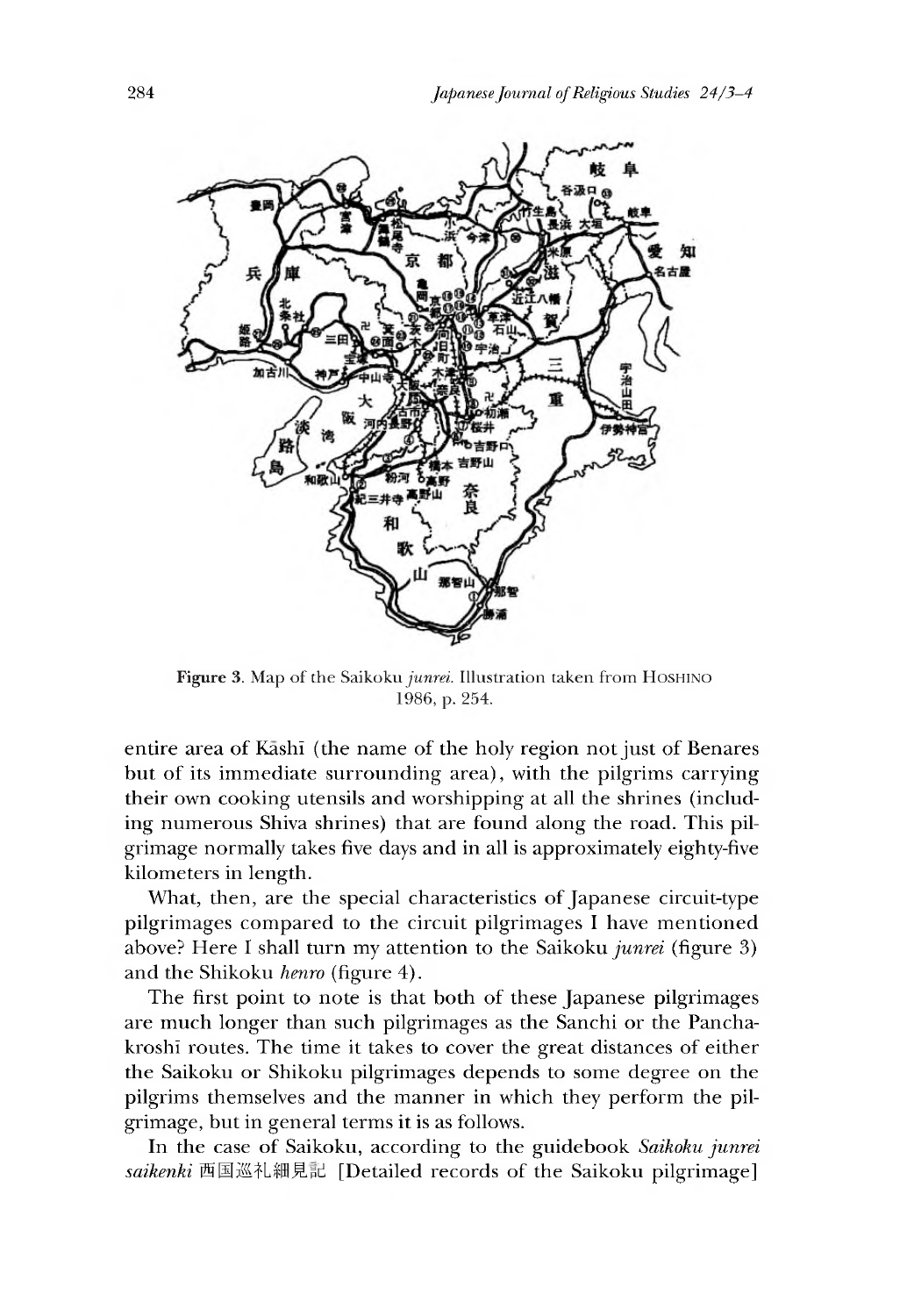

**Figure 4.** Map of Shikoku *henro*. Illustration taken from HOSHINO **1986, p. 255.**

published in 1776, the whole route from the first temple to the thirtythird was given as 230 *ri,* or approximately 1,000 kilometers. In the case of Shikoku, the guidebook *Shikoku henro michi shirube* 四国遍路 道指南 [Guide to the roads of the Shikoku pilgrimage] published in 1687 estimated that the distance from the first temple to the eighty-eighth was 304 *ri,* or approximately 1,200 kilometers. In fact, the present-day Shikoku route is, according to the calculations of the geographer Tanaka Hiroshi (who measured the route by walking" the whole Shikoku pilgrimage while carrying a pedometer), 1,385.6 kilometers in length (1983, p. 82). In fact, since Saikoku and Shikoku are both extremely long pilgrimages, and there are numerous different routes one can take alone the way, there are some variations in the distances that different pilgrims travel.

Whatever the exact distance, the point is that both Saikoku and Shikoku are long-distance pilgrimages of over 1,000 kilometers, and in such terms hardly bear comparison with the lengths of the Indian circuit-type pilgrimages we have discussed. This difference in size quite naturally gives rise to major differences in terms of the attitudes and experiences of the pilgrims who perform these pilgrimages.

In the case of clockwise circumambulations of Buddhist stupas, the pilgrims themselves are clearly able to recognize, while they are following the route, that the practice they are engaged in involves making a circle. Even in the case of the Panchakroshi pilgrimage around Benares, piglrims no doubt are able to realize that the road they are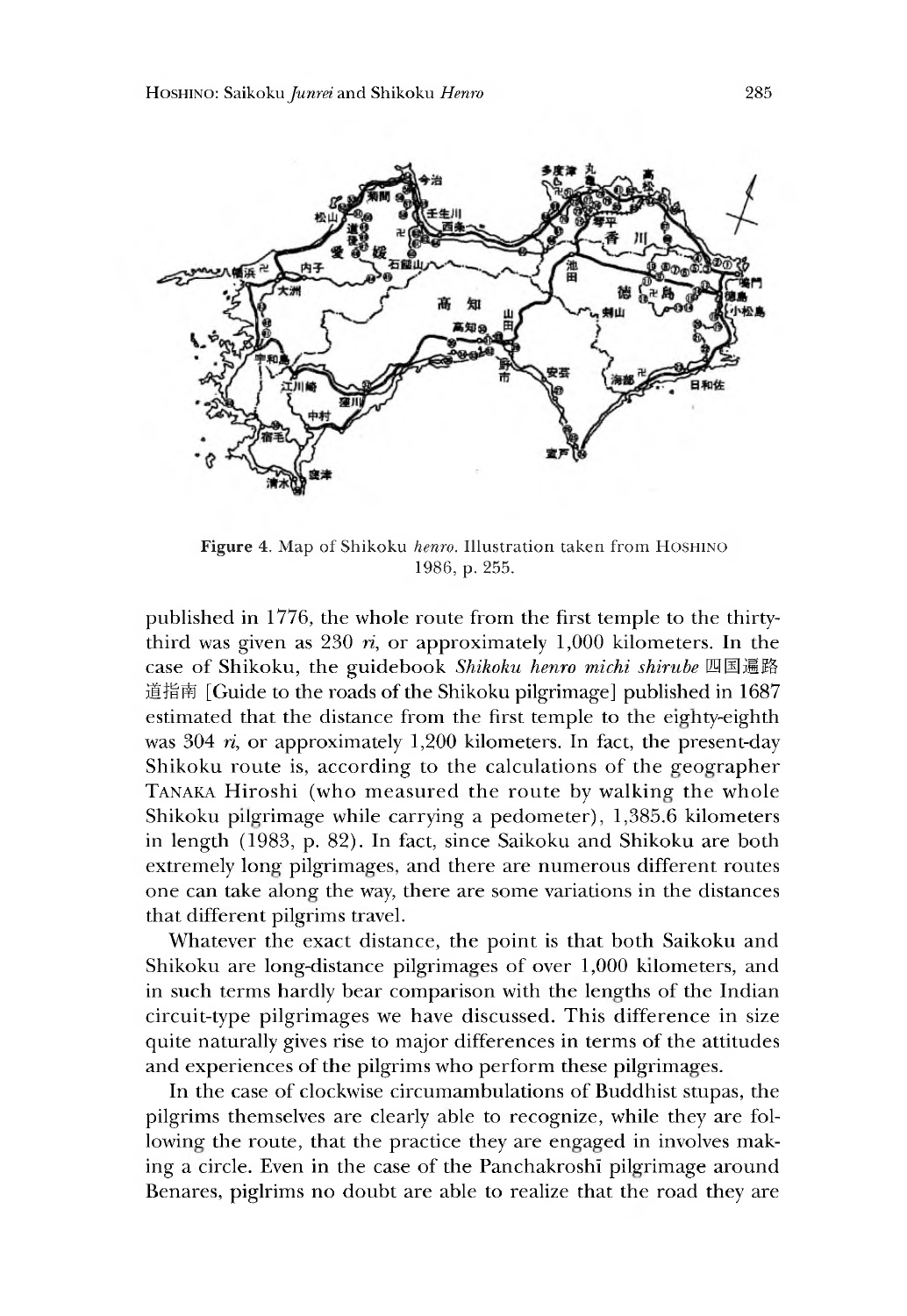following, and that separates the inner central area of the fan-shaped city of Benares from its outer regions, traces a semicircular shape.

However, in the cases of Saikoku and Shikoku, as anyone will realize if they actually walk the route, one gets absolutely no sensation that the pilgrimage route one is following is of a circuit or circular pattern. As Tanaka noted:

> I have used the phrase "the unending circle of the pilgrimage route." Surely it can be said that the activities of the pilgrims involves closing the circle, in the sense that they set out from one point on the circle and make the pilgrimage around Shikoku, then return to their point of departure. However, from the cognitive point of view, it is not necessarily the case that one is tracing such a shape. After all, how many people are aware of proceeding in a circular pattern? My own feelings, as I was engaged in walking the whole pilgrimage route, were usually concerned with going forward, and in asking where the next pilgrimage site was. Thus, *in the process as a whole*, I certainly felt that, *rather than traveling around in a circle*,I had traveled along a meandering route, or, to put it more directly, *that I had walked in a straight line.* (TANAKA 1983, p. 83; italics in the original)

My own feelings are exactly the same as those experienced by Tanaka. From the perspective of the analytic observer, it is possible to consider the Saikoku and Shikoku pilgrimages as circular or circuit-like activities, in the same type of category as Buddhist ritual circumambulations of the type we have discussed earlier. However, viewed from the internal perspective of the pilgrim who actually experiences the practice, a clockwise circumambulation of a Buddhist stupa and a clockwise pilgrimage circuit of Saikoku or of Shikoku are totally different experiences.

Moreover, as Tanaka has noted, the major concern of the Saikoku or Shikoku pilgrim is, "Where is the next pilgrimage site?" The real question for them is the order of the sites and the number assigned to each of them. It is a common refrain of both Saikoku and Shikoku pilgrims, en route, to say "Up to what number have we visited so far?" "What is the number of the next site," and "How many more sites remain to be visited?"

Pilgrimages in which one visits a number of sacred sites are found in other cultures as well, but it is only in Japan that the order and exact number of sites are designated to such an extent. For example, the cult of faith in Kannon was also extremely popular in China, and there were various Kannon pilgrimage routes, but the pilgrimage did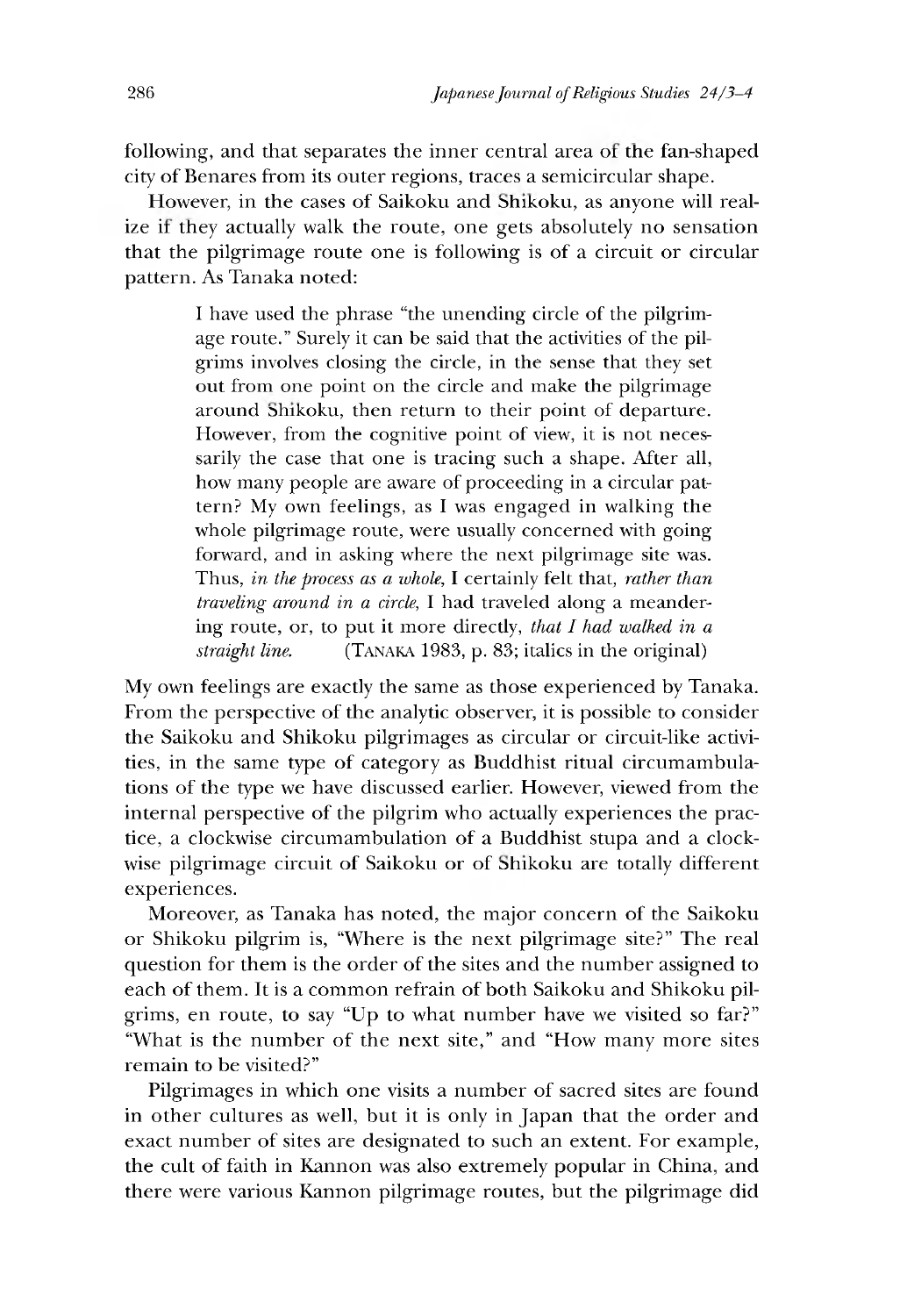not assume the form of thirty-three sacred sites as it did in Japan.

On the other hand, one must admit that the order and the numbers that one should follow are not generally observed. Certainly many contemporary pilgrims, especially those who have come from afar, do tend to try to observe the correct numerical order. However, that they are able to do this with any ease is, ironically, made more feasible due to the development of the modern transportation system. In fact, the prescribed order of the sites for both routes was determined from the perspective of pilgrims coming from particular regions of Japan, and was not necessarily convenient for all pilgrims.

It is well-known, for example, that the name "Saikoku" (western country) was affixed to the pilgrimage by those making their journey from the eastern part of Japan. Many of the guidemaps of the Tokugawa period were drawn up on the basis of circumstances convenient for pilgrims from the Edo region, and depicted a journey in which one went first to the shrines of Ise, and then down the eastern side of the Kii peninsula and to the temple Seiganto-ji, which came to be regarded as the first pilgrimage site. From there the pilgrims generally went clockwise around the Kinki region, ending up at the thirtythird and last temple, Kegon-ji 華厳寺, in the Ibi area of Gifu Prefecture close to the border with Saga Prefecture. From there their return to the Kanto region was the most convenient and easy. However, this pattern of traveling around the pilgrimage was rather inconvenient for pilgrims from the Kinki region or places to the west of it.

The same could be said of the Shikoku pilgrimage. The first temple in numerical order is near to the town of Naruto in Tokushima Prefecture, while the eighty-eighth and last is in the Okawa district of Kagawa Prefecture, in the mountains close to the Tokushima prefectural border. The distance between these two temples is a little over twenty kilometers. To do the pilgrimage in this order is extremely convenient if one is coming from the Kansai area. However, even for people living in any part of Tokushima Prefecture (except for the northern part), or for pilgrims coming from the direction of Chugoku or Kyūshū, this order would be extremely inconvenient. Nevertheless, at least up to the prewar era, the numbers of pilgrims from the four prefectures of Shikoku surpassed those of other prefectures, and great numbers also came from the San'yō (i.e., Chūgoku) and Kyūshū regions (HOSHINO 1975). This pattern remains unchanged since the middle of the Tokugawa period (see MAEDA 1971, p. 158).

However, in what order did people from these areas do the pilgrimage? The answer to this question is quite straightforward, for they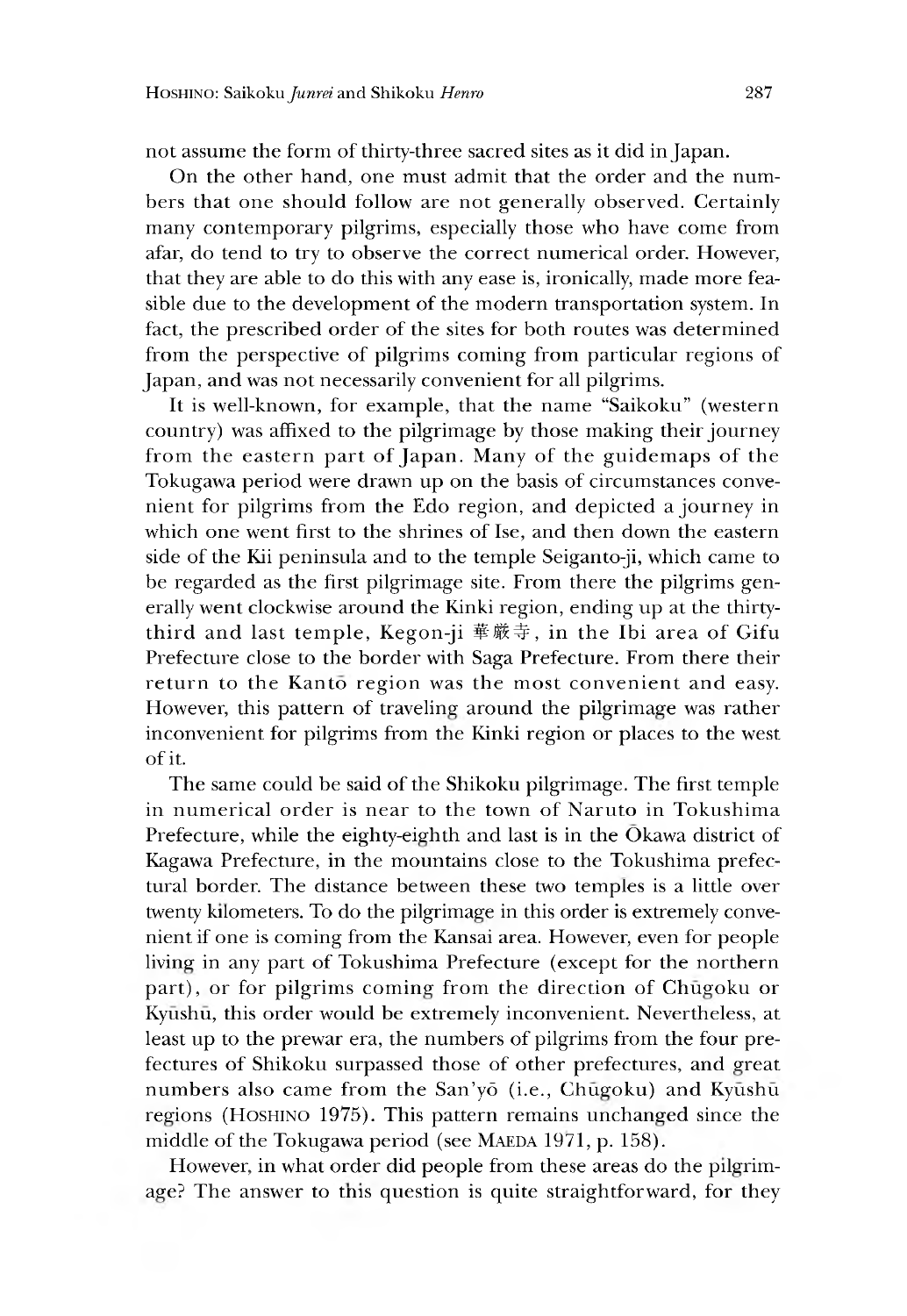would do the pilgrimage starting at the pilgrimage site nearest to where they lived. Let us illustrate this point by looking at some examples. People from the Shikoku region who did the pilgrimage would, as noted, start at the nearest pilgrimage temple to their own home, so that, for example, someone living in the vicinity of Matsuyama in Ehime Prefecture might start at temple number forty-six and, by going around in a clockwise order, finish at temple forty-five. Pilgrims from outside Shikoku would travel from their homes to the nearest port and cross over to Shikoku by boat, and then start at the pilgrimage temple nearest their port of disembarkation. Pilgrimage guide maps from the Tokugawa era show numerous boat services to Shikoku, some of the main ones being: to Tokushima Prefecture, from Wakayama to Muya (in the present-day town of Naruto); to Ehime Prefecture, from Saganoseki in Oita Prefecture to Yawatahama, and from Miyajima in Hiroshima Prefecture to Mitsuhama and Horie (both of which are located in the present-day area of Matsuyama); and to Kagawa Prefecture, from Tamajima, Shimotsui, Shimomura, and Tanoguchi (all in the present-day region of Kurashiki) in Okayama Prefecture, to Tadotsu, Marugame, and Utatsu (see Iwamura 1973). The pilgrims would begin the pilgrimage starting with the site nearest the port where they disembarked.

Thus the feminist historian Takamure Itsue, who, in 1918, came from Kumamoto and spent six months on foot doing the Shikoku pilgrimage, crossed over to Shikoku from Oita by boat and landed at Hachimanhama, and began to visit the pilgrimage temples starting with temple number forty-five. However, she chose to do the pilgrimage in reverse order, going around counterclockwise, a practice known in Shikoku as *gyaku uchi* 逆打ち(literally: back to front) .8

According to popular pilerimage lore, the chances of encountering Kōbō Daishi while on the pilgrimage are enhanced by performing *gyaku uchi,* and the merit of performing the pilgrimage itself is greater. The explanation for the greater efficacy of doing it counterclockwise is that it involves a more difficult journey.9 Thus, rather than counterclockwise pilgrimage beine taboo, as it is in Hinduism, it has a positive meaning in Shikoku, certainly one can say that there is no standard criterion accorded to the direction in which one performs pilgrimages, as there is in the culture of southern Asia.

 $8$  See TAKAMURE 1979. Concerning the importance of Takamure's pilgrimage experiences see HOSHINO 1981a.

<sup>&</sup>lt;sup>9</sup> [Translator's note: It is widely considered that going counterclockwise means doing more steep ascents of hills. Since all the guideposts and indicators of the route are designed for people going clockwise, it is also harder for counterclockwise pilgrims to keep track of the route they must follow.]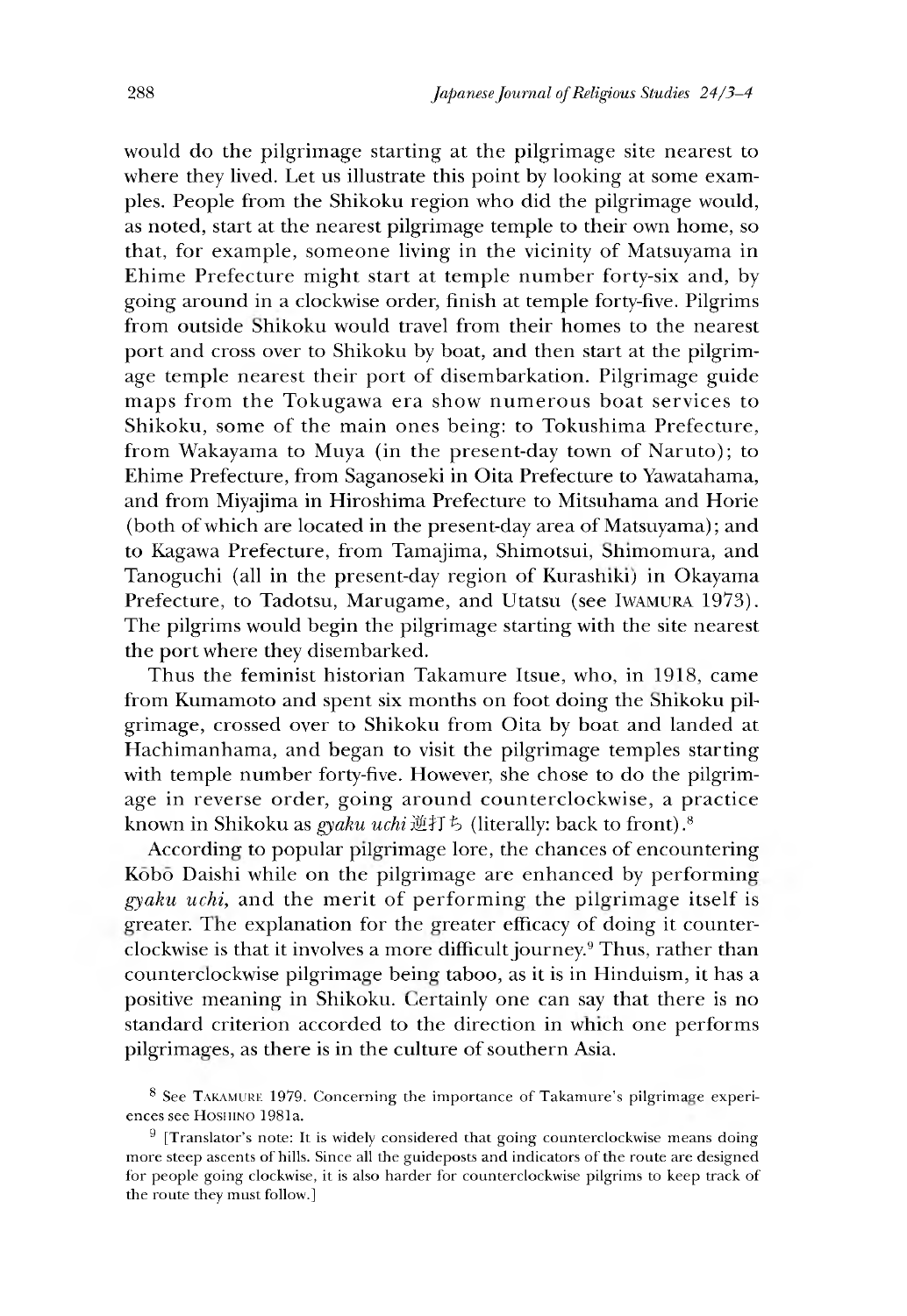This point is not only concerned with direction but also with the order in which one visits the sites. The reality is that most pilgrims cross over to Shikoku by the most convenient route closest to their house, and start from the site nearest that port. The greatest emphasis in the pilgrimage is placed on visiting all the pilgrimage sites on the route, rather than on maintaining a numerical order. Indeed, in some of the "new Shikoku pilgrimages" (shin Shikoku reijo 新四国霊場), which are modelled on the Shikoku pilgrimage and receive large numbers of pilerims every year, the route itself and the numbers given to each site alone the way very often do not match up at all. For example, the Sasaeuri eighty-eight-stage pilgrimage in Fukuoka Prefecture is of this type, with the sites not being numbered in the order in which one can most easily visit them (see HOSHINO 1984).

The next point regarding Japanese pilgrimages of the circuit-type is that of the fixed number of sites that have to be visited on the pilgrimage, such as the thirty-three sites of the Saikoku route or the eightyeight sites of the Shikoku route. The origins of the number thirtythree in connection with Saikoku are found in the *Kannon-gyd* 観音経 (a chapter in the *Lotus Sutra),* which explains the number of bodily manifestations of Kannon. I think it is quite certain that the number thirty-three is related to the contents of this text.

In contrast, there is no clear authority and much ambieuity concerning why the number eighty-eight is associated with the Shikoku pilgrimage. There are various folk explanations, such as that the number eighty-eight represents a multiple of eight, which stands for the eight great Buddhist sacred sites of India; it signifies the eighty-eight evil passions or sufferings as explained in Buddhist teachings; the ideograms used to write the number eighty-eight 八十八 when combined make the ideogram for rice  $\ddot{x}$ ; and the number eighty-eight is the sum of the three major *yakudoshi* 厄年,or unlucky years, for men (42), women (33), and children (13). However, all of these are rather speculative interpretations that cannot be substantiated by any hard evidence and therefore hardly bear serious consideration.

KONDO Yoshihiro (1971 and 1982) has attempted to grapple with this question of numbers, and he suggests that this is related to the Kumano cult. In his textual studies of the *Kumano kyujukyu ojt* 九十  $\pm \pm \pm \frac{1}{2}$  found on the pilgrimage route to Kumano, Kondō claims that in fact there were eighty-eight such sites, and he suggests that this number was transferred from Kumano to Shikoku. Given the extensive influence of the Kumano cult and pilgrimage (see MIYAKE 1996), Kondō's interpretation appears quite possible, although the lack of historical documentation regarding the origins of the Shikoku pilgrimage makes it difficult to assess whether this explanation is in fact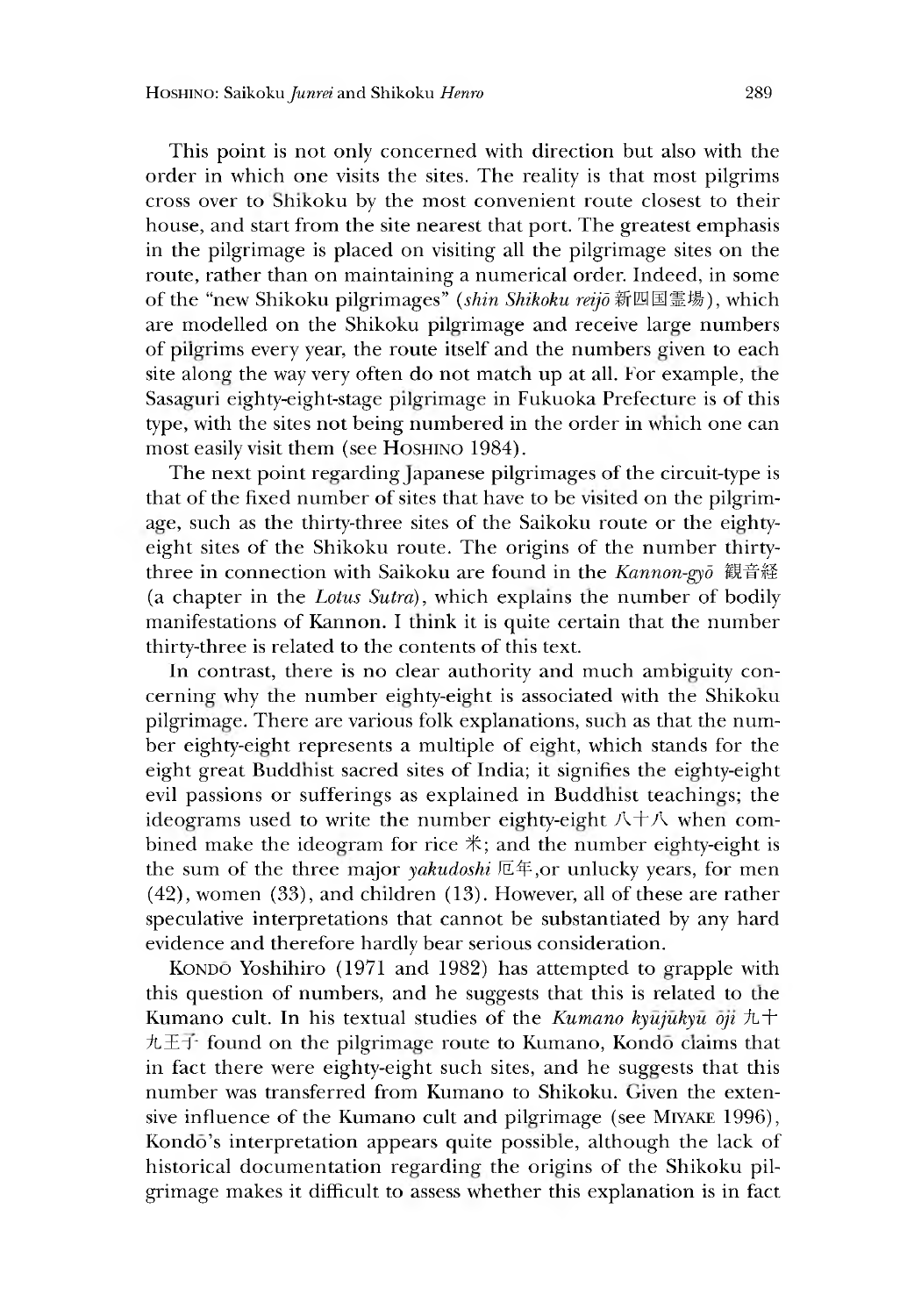correct. In any case, my interest is somewhat different from that of Kondo and others whose research focuses on basic historical origins, in that what I wish to do is to analyze the extent to which those actually performing pilgrimages invested the numbers thirty-three and eightyeight with any particular significance.

First let us consider the case of Kannon pilgrimages. Here we have the example of the "hundred Kannon" pilgrimage, which involves combining the Saikoku, Bando 坂東, and Chichibu 秩父 pilgrimages. Ihese three together have one hundred sites because Chichibu has thirty-four rather than thirty-three sites. According to the earliest textual sources on Chichibu (which date from the latter part of the fifteenth century) this pilgrimage had thirty-three sites, but by the middle of the sixteenth century this had changed to thirty-four sites (see SHINJO 1982, pp. 469–73).

I have previously noted that the number thirty-three has a specific textual legitimation in Buddhism. However, in order to combine the three routes of Saikoku, Bandō, and Chichibu together and make the numbers of sites add up to exactly one hundred, it was found expedient to add one site to what might be considered the least important of the three, the Chichibu thirty-three-site pilgrimage, and make it have thirty-four sites. In this light, it is my contention that one must question the extent to which people really bothered about the notion of fixed numbers, in this case the number thirty-three.

Let us consider this question in connection with the Shikoku pilgrimage from another angle. Here I would like to consider the existence of those pilgrimage sites known as *bangai* 野外 (unofficial "extra" or "outside" sites) and oku-no-in 奥の院 (secluded sub-temples). These are not officially designated pilgrimage sites, but are temples and wayside halls of worship that are popularly visited in the course of the pilgrimage. Such *bangai* and *oku-no-in* are considered to have a deep connection with Kobo Daishi and with the pilgrimage route itself, even if not on a par with the official pilgrimage sites themselves. Such *bangai* pilgrimage sites are, in the case of those with long histories, temples that have been built near official sites or along the ancient pilgrimage route. It is reasonable to suppose that, in the times when everyone walked the pilgrimage, many of the pilgrims also worshipped at these *bangai* sites. Of course one cannot assume that there was no difference between the official pilgrimage sites and the *bangai* in the minds of those who worshipped at them. Again, as with the question of research into the origins of the number eighty-eight, I consider it is just as important for us to take note of the means of performing the pilgrimage in the present day, and the practices and views of the pilgrims themselves.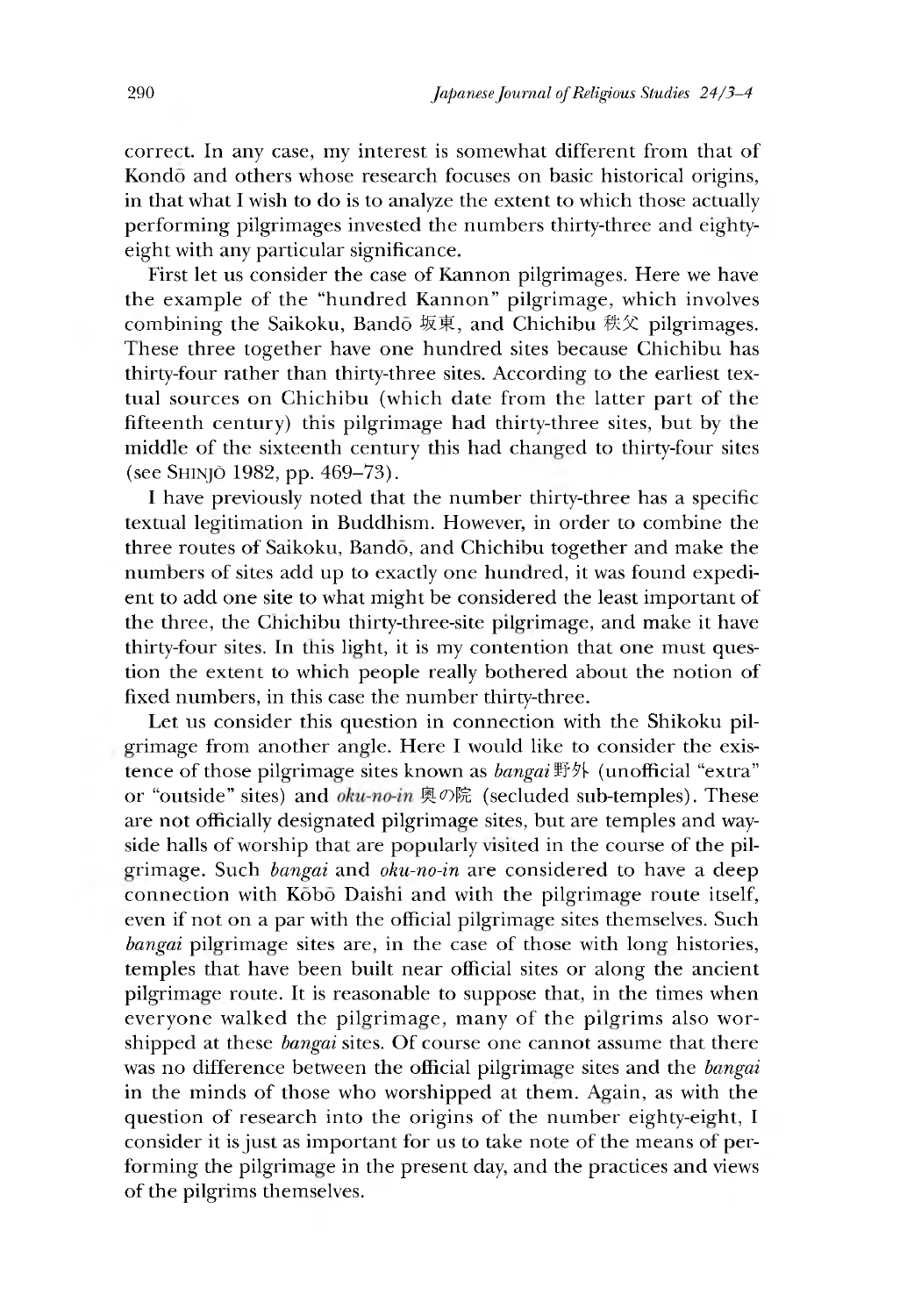There is also the question as to how many *bangai* there actually are. One well-known guidebook mentions twenty-three *bangai* in Shikoku,10 while there is also an organization of twenty *bangai* temples that is called the Shikoku *bekkaku nijukasho* 別格二十ヶ所 *reijd* [Shikokuaffiliated twenty pilgrimage sites] (see Supo 1978). The temples making up these two groups are not at all the same. One small newsletter that specializes in reporting about the Shikoku pilgrimage lists sixtyone *oku-no-in* and *bangai,* including places dating from the Tokugawa period as well as from the more modern aee (see *Dogyo shinbun* 同行新聞106,11 January 1980),while a recently published guide for walkers lists 248 sites along the route that pilgrims should worship at, including the 88 official pilgrimage sites, numerous wayside statues, several shrines, and 148 temples it classifies as *bangai* (Henro Michi HOZON KYŌRYOKUKAI 1991, pp. 34-77). However many such places there may be, it is clear that pilgrims in Shikoku as a rule worship at more than just eighty-eight places.

It is in the present age that pilgrims have become more particular about sticking to the number eighty-eight, because it has become easier to do this. Pilgrimages performed in the hurried manner of the highpressure modern day—whether by bus tour, one's own car, or by taxi emphasize continually eoing forward to the next place. As a result many pilgrims miss the *oku-no-in* and the *bangai.*

The same is true for the Saikoku pilgrimage. While the numbers thirty-three and eighty-eight are clearly embedded in the consciousness of the pilgrims, there is no fixed or rigid principle that strictly excludes visiting any other places, and indeed, there is a tendency in Japanese pilgrimage towards a liberal and rather expansionist attitude. Here I would like to return again to the point I made earlier on when I stated that the notion of "pilgrimage" in the Heian era related to the process of walking and performing austerities while visiting a number of sacred sites associated with miraculous events. The attitude of performing pilgrimages while visiting numerous sites rather than a fixed and specific number of them, is one that has underpinned and permeated Japanese pilerimage from the early medieval era through the middle ages and right up until the present day. This may be a digression from my main discussion, but the attitude that one should visit as many *arigatai basho* (efficacious or wondrous places) as possible is also manifested as the basic pattern of contemporary Japanese travel. Various overseas travel package tours with names such as the "Eleven-

 $10$  See HIRAHATA 1975. However, this counts the *oku-no-in* at Mount Koya as a *bangai*, so in all it lists twenty-four *bangai*.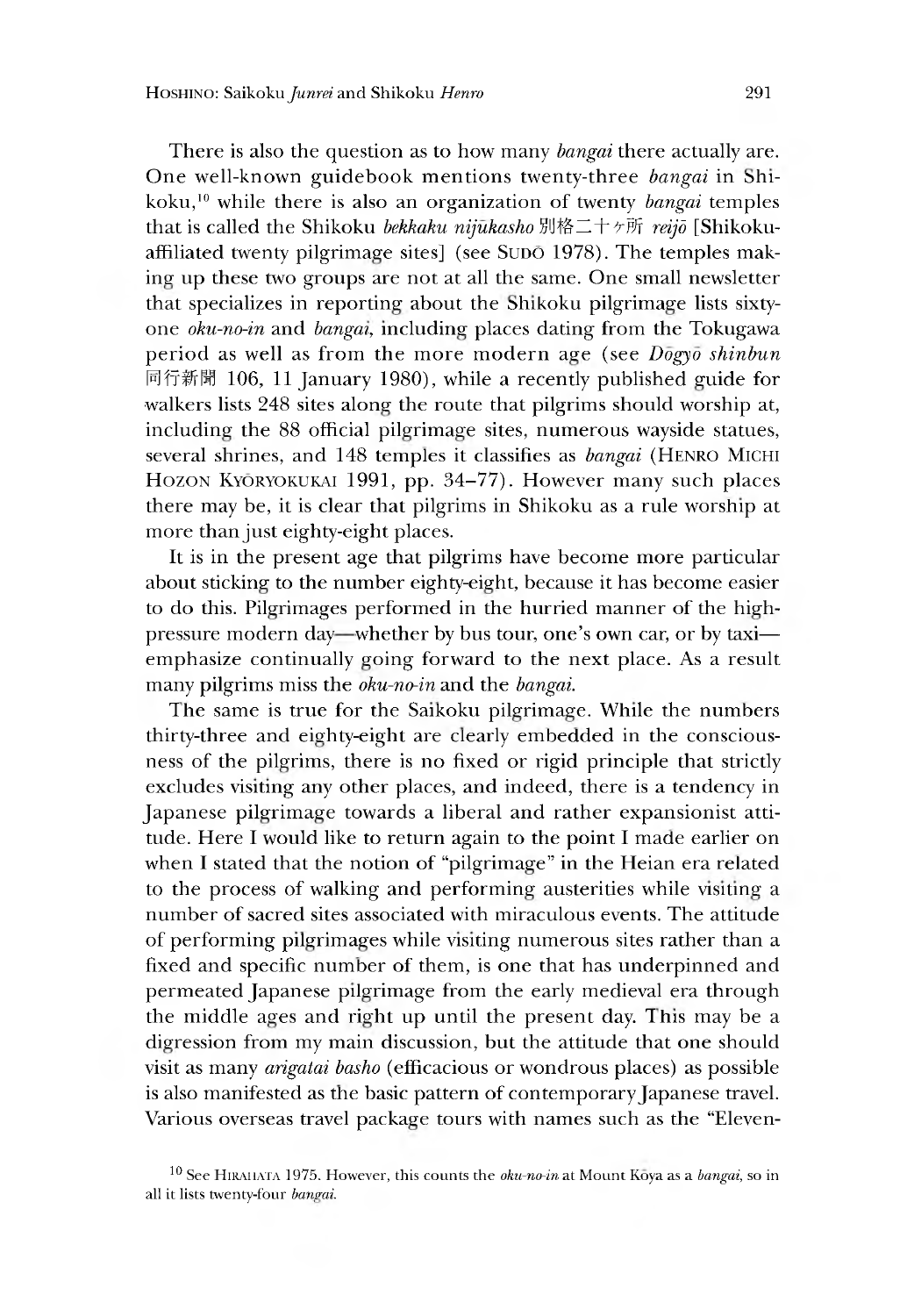day European highlight tours" that involve overnight journeys and stopping for one night at a time in various famous European cities, can also be seen in some ways as reflecting this form of traditional pilgrimage.

# *The Saikoku Junrei and the Shikoku Henro*

So far I have discussed the Saikoku thirty-three-stage Kannon *junrei* and the Shikoku eighty-eight-stage *henro* as pilgrimages sharing some special characteristics, such as being circuit pilgrimages. However, we should not overlook the fact that both of these typical Japanese pilgrimages have their own special characteristics that differentiate them from each other.

First, the Saikoku Kannon pilgrimage is what is known as a *horizon* 本尊 (main image of worship) pilgrimage, while Shikoku is a pilgrimage focused on Kobo Daishi and has no direct connection with the main images of worship *(honzon)* at the various pilgrimage sites. In the case of Saikoku, its thirty-three pilerimage sites all have the same main image of worship, the bodhisattva Kannon. In contrast, the main images of worship at the Shikoku temples are diverse, consisting of the following: Kannon (29), Yakushi (23), Amida (10), Dainichi (6),  $\overline{\text{S}a}$ kyamuni (5), Jizo (5), Fudo (4), Kokuzo (3), and one each for Monju, Bishamonten, and Daisuchishobutsu 大通智勝仏.

Every one of the sites has, besides the main hall of worship *(hondo* 本堂), a Daishidō 大師堂 or hall of worship to Kōbō Daishi, which every pilgrim visits. The sectarian affiliation of the Shikoku temples is also varied, but this is a facet also of the thirty-three saikoku Kannon temples. Faith in Kannon has a rich sect-transcendine nature, with Kannon venerated not just in the esoteric Shingon and Tendai sects but also in the Zen and Pure Land sects as well. Kannon's universality in Japan is also seen in her presence among the main images of worship mentioned above in the Shikoku pilgrimage temples.

The transsectarian acceptance of Kobo Daishi is well known, but from the broader perspective of Japanese Buddhism, Kannon is even more powerfully ubiquitous. This is reflected in the sectarian affiliations of the various Saikoku and Shikoku pilgrimage temples. In Saikoku there are sixteen Tendai temples, fifteen Shingon-lineage temples, plus two Hosso sect temples. In Shikoku eighty of the temples are of the Shingon lineage, while four are Tendai, two are Rinzai Zen, and one each are Soto Zen and Jishū. Although there is a pansectarian dimension to the Shikoku route, there is still an overwhelming Shingon dominance, with that sect comprising over 90% of all the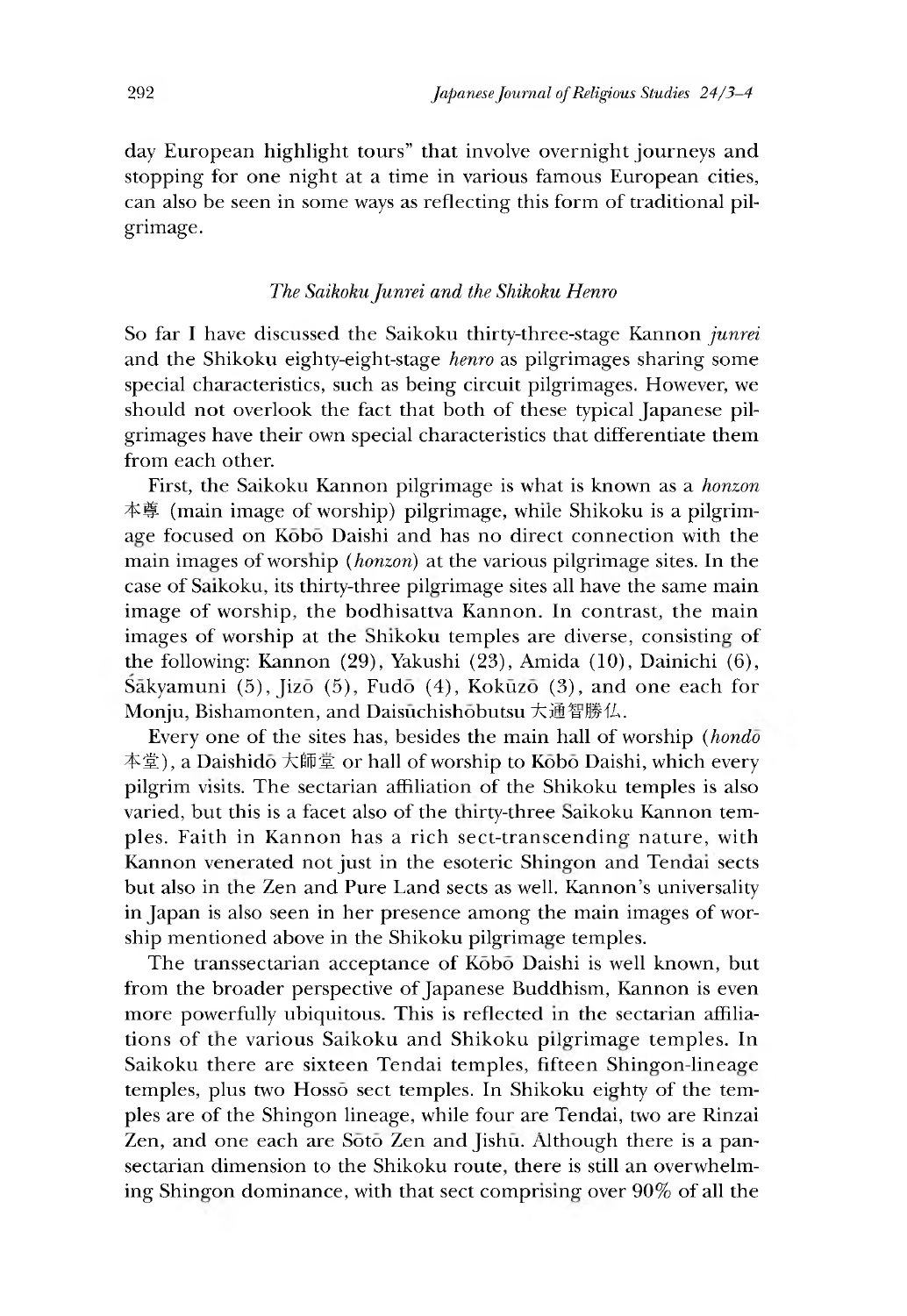temples, while only *45%* of the Saikoku temples are Shingon.

One should also consider some rather basic differences between faith in Kannon and faith in Kobo Daishi. Both these practices of faith, along with, for example, faith in Yakushi, are representative examples of popular devotion found in Japanese Buddhism. At this level there may be no difference between them, but a closer look reveals some points in common, and some variations that we have not yet discussed. Here I intend to examine some of the important differences in the ways they have been absorbed in Japan.

It is unclear exactly when the cult of faith in Kannon was transmitted to Japan from China. The oldest statue of the bodhisattva Kannon in Japan is a bronze statue from Hōryū-ji, now kept in the National Museum in Tokyo, which bears an inscription stating it was made "in the year of the boar" for a Buddhist memorial service in the year 651, i.e., in the Hakuho era. However, as HAYAMI Tasuku has argued (1970, p. 18), the cult of Kannon was probably transmitted to Japan earlier, in the Asuka era. Moreover, the history of the cult of Kannon is virtually as old as the history of Buddhism in Japan, and was rapidly absorbed into the upper echelons of ancient Japanese society. One can get a general idea of this issue by noting the prevalence of Kannon in the ancient temples of Nara and Kyoto, many of which are artistic masterpieces.

The cult of Kannon continued to flourish unabated in the Nara era, as an examination of the register of temple assets of the temple Saidai-ji, which was built in the late Nara period, shows. This lists the various Buddhist statues kept at Saida-ji in this era, and shows that the temple had six statues of the heavenly kings (shitenno 四天王), four of Yakushi, four of Miroku, and one each of Sakyamuni and Amida, but as many as eleven of Kannon in various manifestations (HAYAMI 1970, p. 43). Furthermore, one can see the powerful influence of the cult of Kannon in such texts as the *Nihon rydiki,* and see that by this period also the cult of Kannon had begun to spread among the ordinary people.

Thereafter, from around the tenth century the cult of Kannon also became linked to the cult of faith in the next world, which spread amongst the aristocrats, and large numbers of people from this class made pilgrimages to Kannon temples such as Hase-dera, Kokawa-dera, and Ishiyama-dera. We know about the nature of such visits from the frequent mention of them in the diaries and tales of the Heian era.11

From the Kamakura period onwards, as SHIMIZUTANI Kosho has demonstrated (1971), there were close links between the leading

 $11$  [Editors' note: see the article by Ambros in this issue, pp. 301-46.]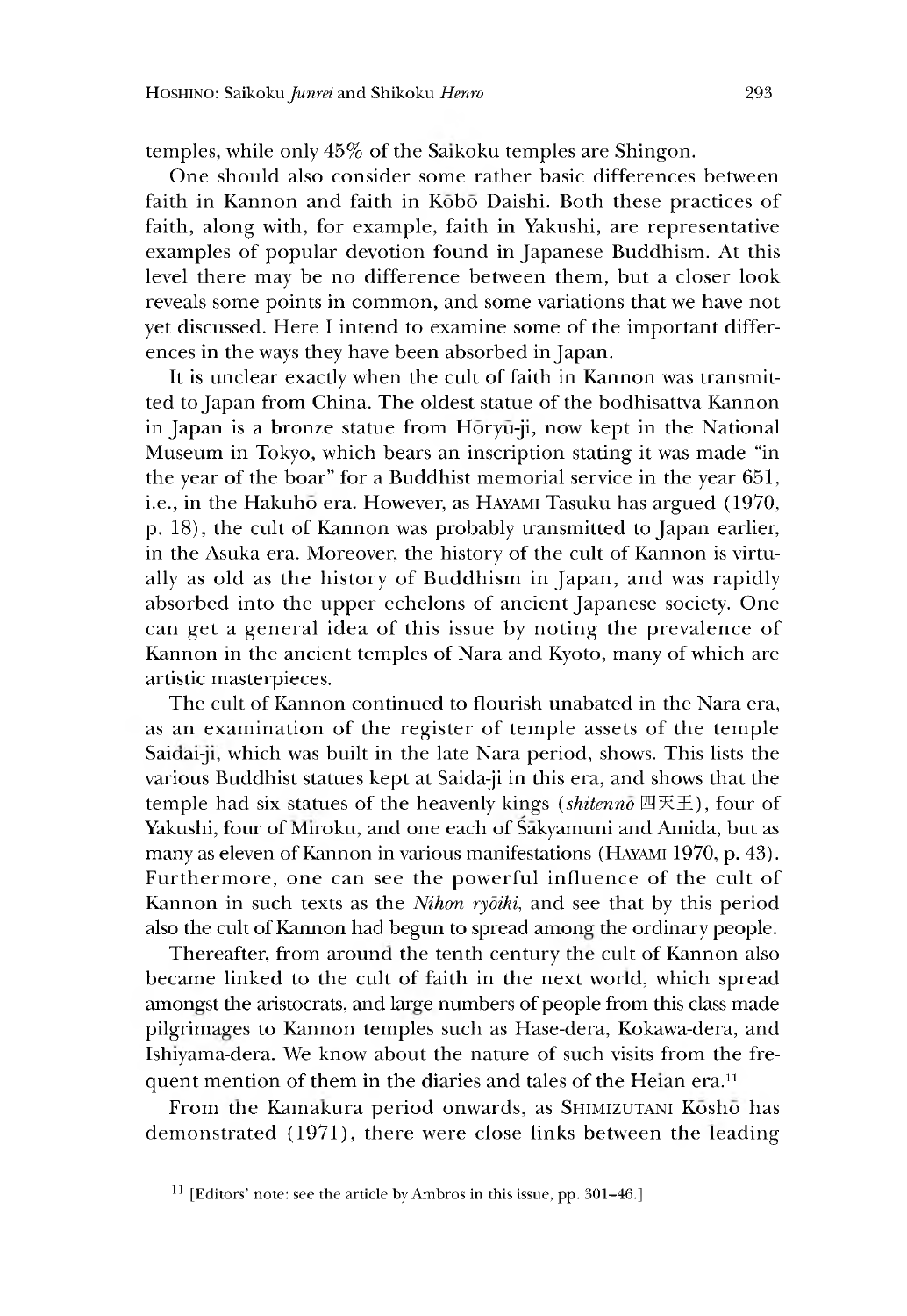figures in the Kamakura government and the cult of Kannon, which continued to be closely supported by and connected to the establishment.

Of course it is evident that a major reason why the cult of Kannon captured the faith of the ordinary people was through its use of the promise of this-worldly benefits, which are clearly expressed in the *Kannon-gyd.* The links between faith in Kannon and agricultural prosperity and child rearing were deep, while the connections between the bodhisattva Kannon and women were also a major factor in the popular development of the Kannon cult. The Saikoku pilgrimage also became increasingly popular among ordinary people during the Tokugawa period (see SHINJO 1982).

What, by comparison, are the special characertistics of the cult of Kobo Daishi? One important point to note is that it is a cult of faith born in Japan. While it is rooted in homage and veneration of  $K\bar{\text{ob}}\bar{\text{o}}$ Daishi, this cult manifests many differences from simple founder veneration. According to folklorists such as YANAGITA Kunio (1967), faith in Kōbō Daishi is rooted in cults of pre-Buddhist Japanese indigenous deities known as *miko* 御子, or visiting deities (*raihōjin* 来訪神).

As compared to the cult of faith in Kannon, the veneration of Kobo Daishi is much newer, having developed at the earliest from the latter part of the tenth century. One of the mainstays of the popularity of the cult of Kobo Daishi is belief in Kobo Daishi's entry into samadhi at Mt. Kōya. This belief centers on the notion that Kūkai 空海, the founder of the Shingon school who is venerated more widely under his posthumous name Kōbō Daishi, did not die but entered into enlightenment in his own body at Mt. Koya, and that he would remain in his mausoleum there awaiting the coming of the future Buddha Miroku (Maitreya) to earth in 5,670,000,000 years' time. This is quite clearly a folkloric belief. Certainly in Shingon esoteric Buddhism the concept of *sokushinjobutsu* 即身成仏 (becoming Buddha in this very body) is a central principle, but the concept is rather different from the "living being" type of explanation surrounding Kukai that states that, although in reality buried in his tomb, he remains alive there, seated in meditation with his hair and nails still growing. However, it is this simple belief in him as a "living being" that is at the heart of the folk cult of Kobo Daishi in Japan.

Let us next turn our attention to the position of the Kobo Daishi cult in the history of Japanese Buddhist art. It is certainly the case that the esoteric tradition has bequeathed us some of the most sublime artefacts in the history of Japanese Buddhism, and the aforementioned statues of Kannon are only one example. Indeed, it would be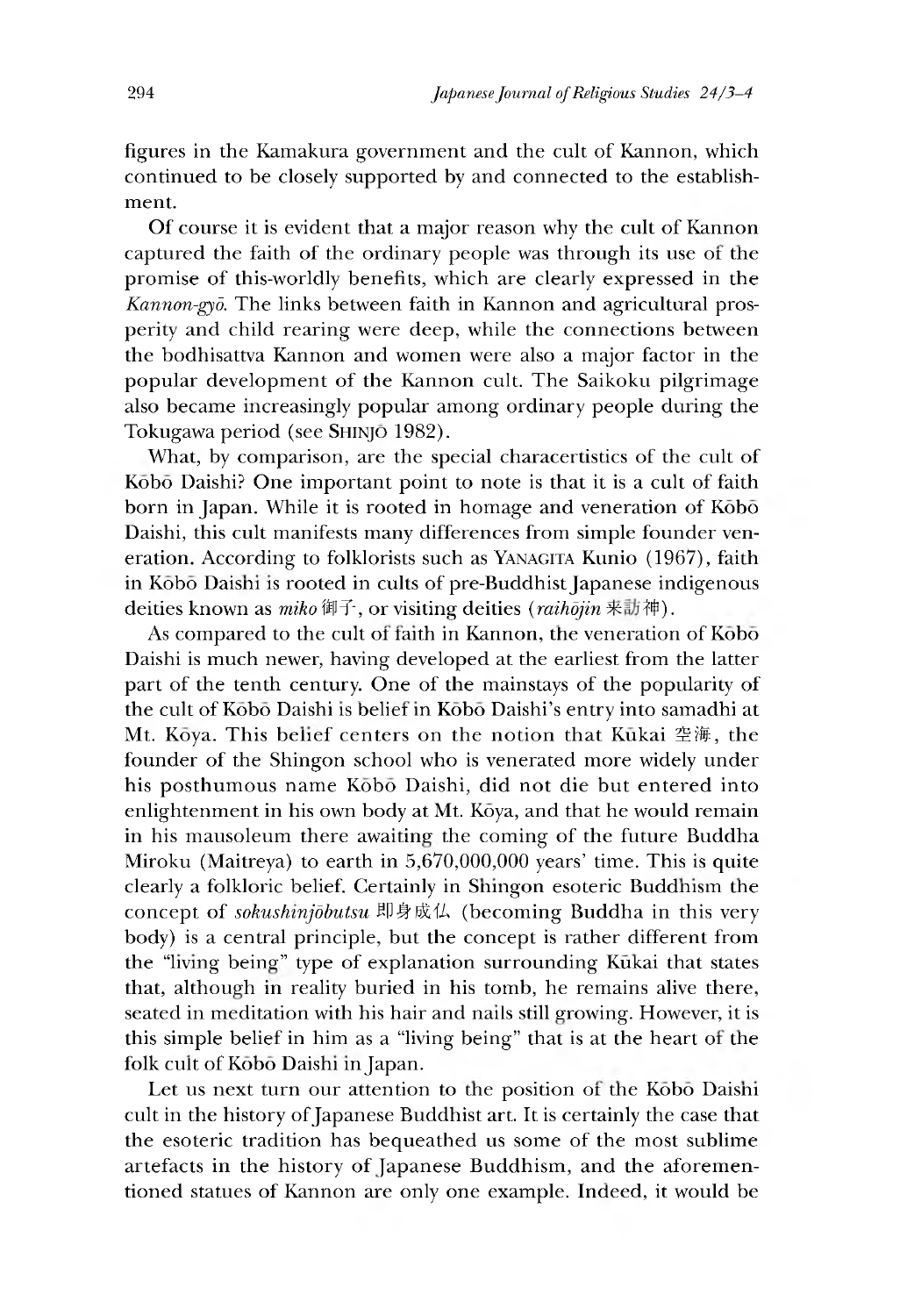fair to say that esotericism is at the very heart of Japanese Buddhist art. In comparison with other Buddhist figures of worship, however, sublime artistic objects connected with Kobo Daishi are rather few. One reason might be that, compared with the Kannon cult, faith in Kōbō Daishi is very much a populist cult with comparatively little aristocratic patronage.

Moreover, in contrast to the Kannon cult, faith in Kobo Daishi does not figure very much in the literary works that have been produced in Japan since ancient times. Viewed from the artistic and literary perspectives, the Daishi cult has hardly made an impact. Yet, when one turns to the world of the ordinary people, one encounters extraordinary varieties of belief within the Daishi cult that are less evident in that of Kannon. The veneration of Kobo Daishi as a savior to whom people turn in times of distress is found in numerous settings, from the pilgrims who went to Shikoku in the Tokugawa era to seek salvation from illness, to the cult of Daishi amongst Japanese immigrants to Hawaii (see Hoshino 1981b).

This view of Kobo Daishi as folk savior has also been a major factor in the formation of the "new Shikoku" pilgrimage routes, the development of several of which were motivated by desires to attain, through the grace of Kobo Daishi, salvation from threats to the community posed by such things as droughts or epidemics (see HOSHINO 1984).

However, in comparing the new Shikoku types of pilgrimage with the replications of the Saikoku pilgrimage, we immediately notice one very major difference. There are several "new Saikoku" routes that were founded prior to the Tokugawa era, but the new Shikoku routes began to emerge only towards the middle of the Tokugawa period. The oldest "new Shikoku" route is said to be the Shodoshima 小豆島 route, which according to some sources was founded in 1686, although this date is probably inaccurate and there is no record of pilgrimage activity on the island before the mid-eighteenth century, and no specific references to a Shikoku-style pilgrimage on the island until the first half of the nineteenth century (ODA 1996, p. 171). The new Shikoku routes as a rule began to emerge in the latter half of the Tokugawa period, especially in the earlier part of the nineteenth century. It is certainly the case that these events occurred during the Bakumatsu era when the 1,000th anniversary of Kūkai's entry into samadhi occurred, but I would like especially to point to the connections that were occurring at the same time between the social changes and turbulence of the Bakumatsu era and the figure of Kobo Daishi as a savior. Indeed, it was especially in the Bakumatsu period that we find the foundine of various new Shikoku pilgrimages as a result of people's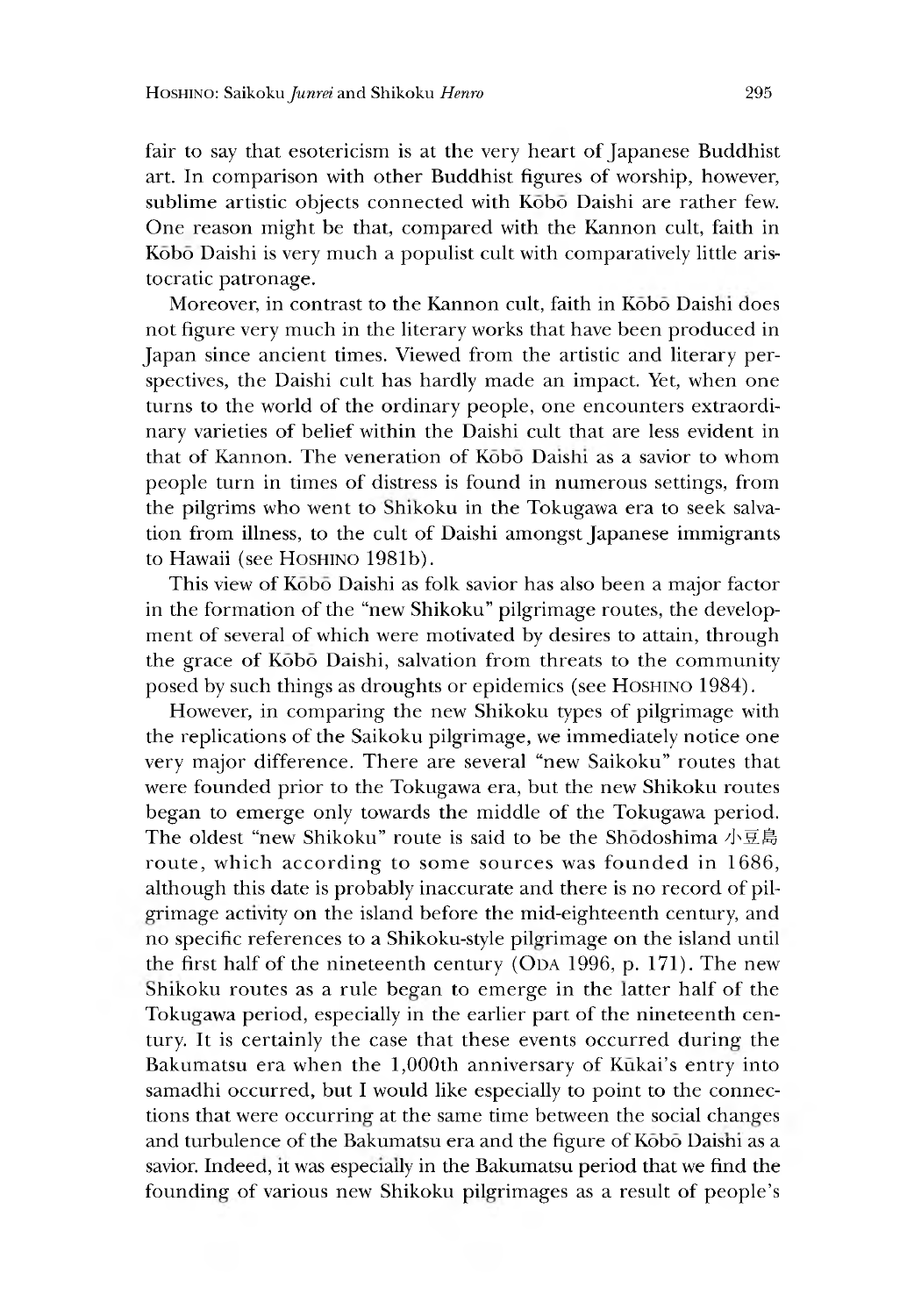desires to ward off such things as droughts or epidemics.

It is certainly true that the bodhisattva Kannon is, amongst the various figures in the Buddhist pantheon, one of those who is very close to human beings, but she nonetheless continues to exist in the realms of the Buddhas. By contrast, Kobo Daishi, while being the child of a human being, was said to have become a Buddha in his very body and hence to exist on the boundaries of the human and Buddha worlds. This type of borderline position has an immense fascination for people. We cannot overlook the fact that the differences between the Saikoku and Shikoku pilgrimages, in short, have their origins in the very natures of the two figures of worship that are at their centers.

#### *Conclusions*

It is widely accepted that a special characteristic of pilgrimage is that it focuses on a sacred site that is generally located far from one's home. In Japan, the term "*sanpai*" 参拝 (lit., to visit and worship) rather than "*junrei*" (pilgrimage) is used to describe visits to sacred places located within the boundaries of one's own community. However, when a person has come from a distant place to make a visit of worship at that sacred place, then such a visit is a *junrei.* Thus, in my view, one factor that is an important element in a pilgrimage is the notion of a "long road" that lies between the person coming to worship and the sacred place itself.

The anthropologist Victor Turner has argued that the attitudes of pilgrims are completely different on the way out, going towards the sacred site, from the way they are on the way home. On the way to the sacred site pilgrims, while carrying in their hearts their expectations of visiune a desired sacred place, they travel in an attitude of prayerful repentance. As they get nearer the sacred place, their spiritual feelings become intensified and heightened. However, when they turn homewards, satisfied after fulfilling a desired goal, and feeling that they have been absolved of all their sins, their spirits relax and their thoughts turn to thinking about the reception they will get from their families when they reach home, and their homeward journey thus is hasty. The tense seriousness of the outward journey is completely absent (Turner and Turner 1978). Since the focus of Turner's research was the linear pilgrimages of Catholicism, it may be that this analysis would be problematic in the context of circuit-type pilgrimages. However, there is no doubt that Turner also emphasized the importance of the "way" that existed between the places where people lived and the sacred sites that were the foci of their pilgrimages.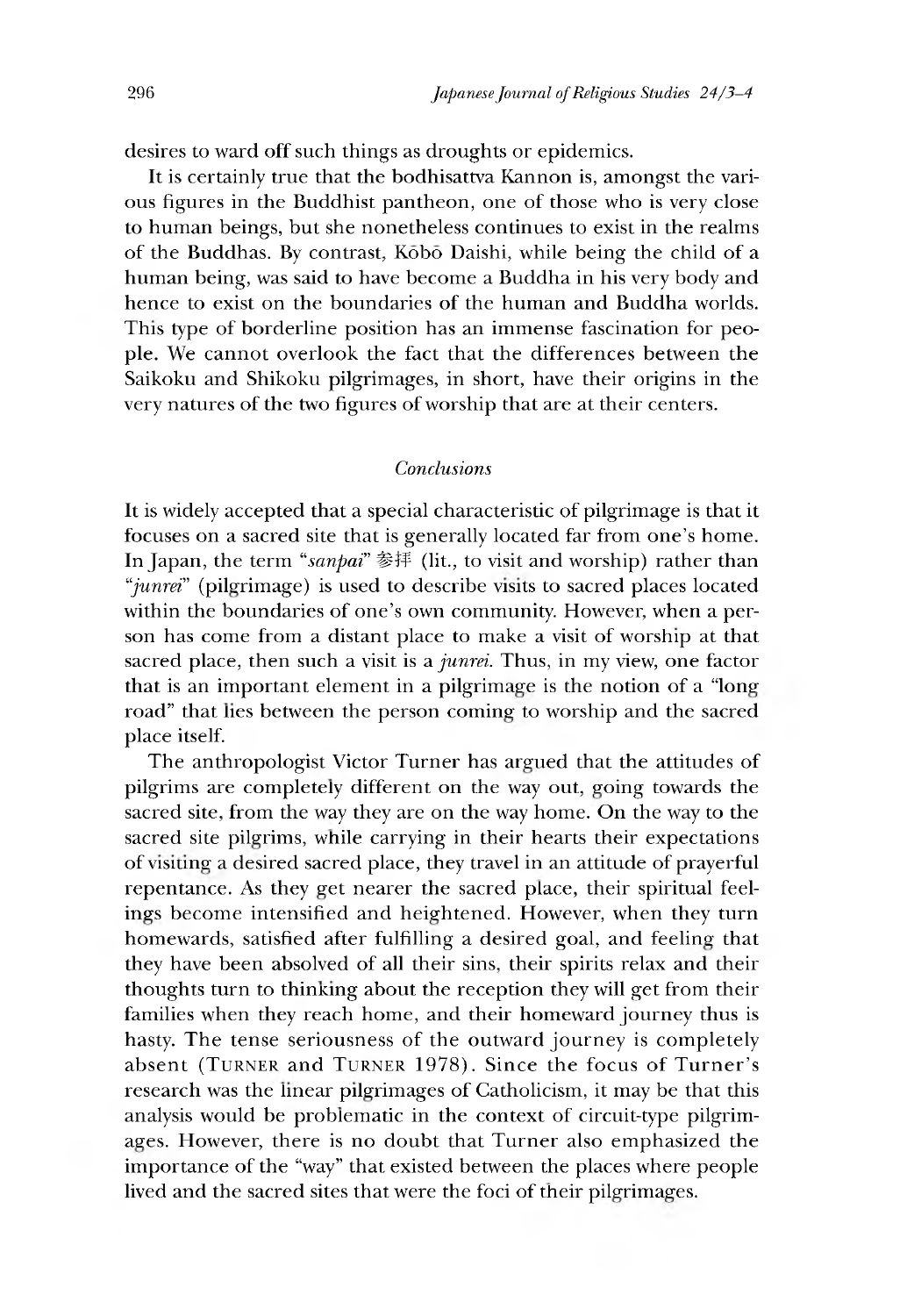In the religious world the metaphor of the "way"  $(d\bar{o}, \text{michi} \#)$  is used to refer to situations such as seeking the way, or seeking the law. The term was used by Jesus when he said "I am the way," and Buddhists speak of the "eightfold path." However, such a way is never straight and easy. In the *Kegon Sutra* a man named Sudhana, following the advice of the bodhisattva Manjusri, sets out on a journey to seek the Buddhist law. This quest eventually involves seeking out the wisdom of fifty-four teachers. In other words, seeking the truth is not a matter of efficiency or rationalism, but it involves visiting numerous places and people and is a difficult, long, and winding road. In followine that difficult path there is always the chance of encountering awakening or truth. One could say that this is also an underlying point behind making a pilgrimage that involves a circuit of many sites.

#### **REFERENCES**

AOKI Tamotsu 青木 保

1983 Gendai junrei to Nihon bunka no shinso 現代巡礼と日本文化 の深層. In *Misemono no jinruigaku* 見世物の人類学,Victor Turner and Yamaguchi Masao 山口昌男, eds., 66-113. Tokyo: Sanseidō.

Dykstra, Yoshiko K.

- 1983 *Miraculous Tales of the Lotus Sutra from Ancient Japan: The Dainihonkoku Hokekydkenki of Priest Chingen.* Osaka: The Kansai University of Foreign Studies.
- Eck, Diane
	- 1984 *Benares: City of Light.* London: Routledge and Kegan Paul.
- Gorai Shigeru 五来重

1981 Mawaru shukyo 巡る宗教*.Doho* 9.

Hayami Tasuku 速水侑

1970 *Kannon shinko* 観音信仰. Tokyo: Hanawa Shobo.

HENRO MICHI HOZON KYŌRYOKUKAIへんろみち保薬協力会, ed.

- 1991 Shikoku henro hitori aruki dōgyōninin 四国遍路ひとり歩き同行二人. Matsuyama: Henro Michi Hozon Kyōryokukai.
- HIRAHATA Ryoyu 平幡良雄

- HOSHINO Eiki 星野英紀
	- 1975 Kindai no Shikoku henro (1): Henro yado yadocho Kiroku no bunseki近代の四国遍路(1)一遍路宿々帳記録の分析*. Taishd Daigaku kenk^tu kivd* 61:287-304.
- 1981a *Junrei: Sei to zoku no Q'enshogaku* 巡礼一聖と俗の現象学. Tokyo: Kodansha.

<sup>1975</sup> Shikoku hachijūhakkasho 四国八十八所. Chōshi: Fudasho Kenkyūkai.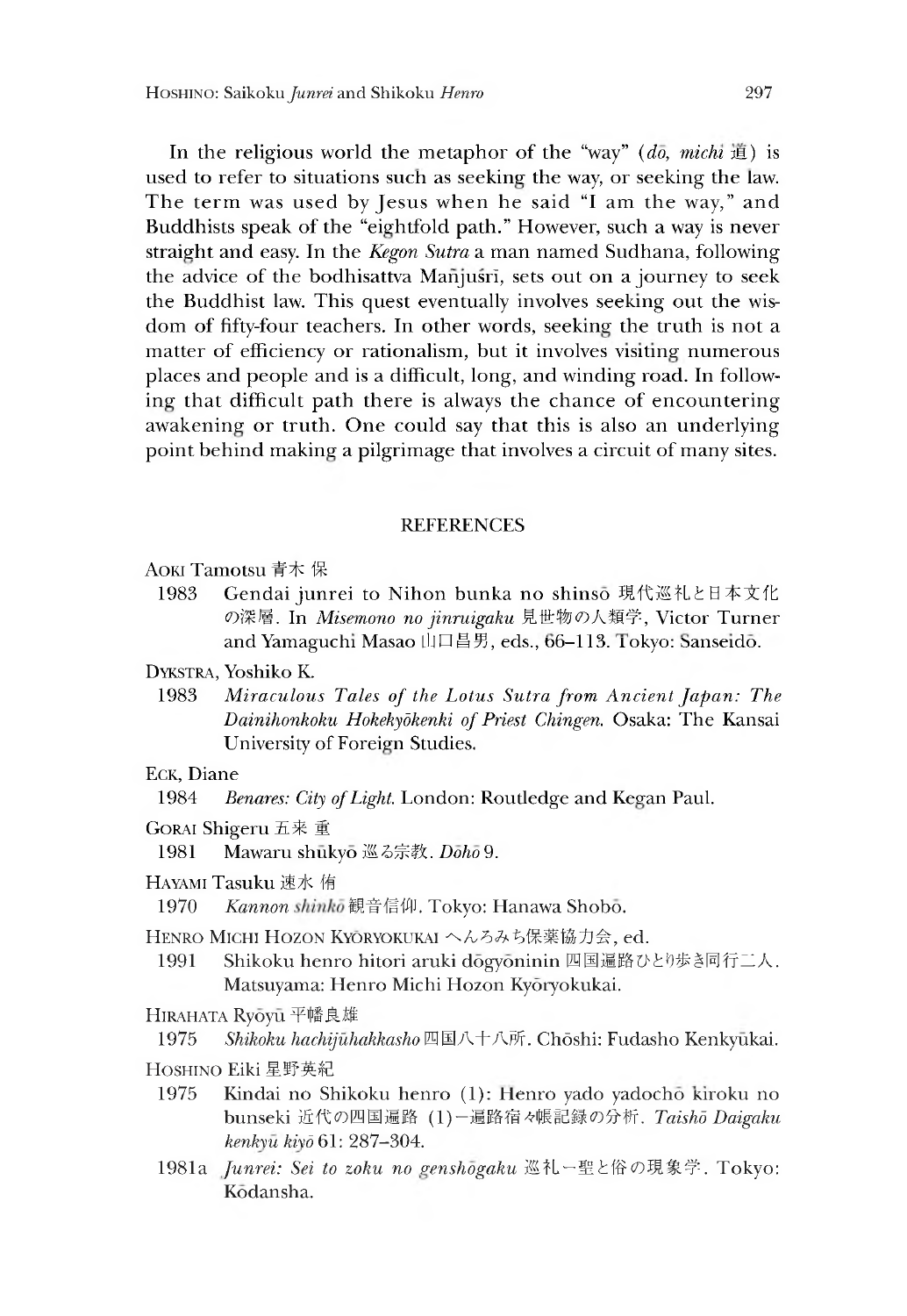- 1981b Hawai ni okeru Daishi shinkō no tenkai to Shingon-shū ji'in no katsudoハワイにおける大師信仰の展開 言宗寺院の活動. In *Hawai* nikkeijin shakai to Nihon shūkyō ハワイ日系人社会と日本宗教, Yanagawa Keiichi 柳川啓一 and Morioka Kiyomi 森岡清美, eds. Tokyo: Tōkyō Daigaku Shūkyōgaku Kenkyūshitsu.
- 1984 Shin Shikoku reijō no tenkai katei: Fukuoka-ken Sasaguri reijō no baai 新四国霊場の展開過程—福岡県篠栗霊場のばあい. In Shukyo *bunka no shoso* 宗教文化の諸相,Takenaka Shinjo Hakase Beiiu Kinen Ronbunshū Kankōkai 竹中信常博士頌寿記念論文集刊行会, ed., 619-35. Tokyo: Sankibo Busshorin.
- 1986 Aruki to mawari no shūkyōsei 歩きと巡わりの宗教性. In *Yugyō to* hyōhaku 遊行と漂白, Yamaori Tetsuo 山折哲雄, ed., 231-71. Tokyo: Shunjūsha.
- Iwamura Takeo 岩柳武勇,ed.
- 1973 *Shikoku henro no furuchizu* 四国遍路の古地図. Tokyo: KK Shuppan.
- KONDO Yoshihiro 近藤善博
	- 1971 *Shikoku henro* 四国遍路. Tokyo: Ofusha.
	- 1982 *Shikoku henro kenkyu* 四国遍路研究. Tokyo: Miyai Shoten.
- KURODA Etsuko黒田悦子
	- 1979 Biruhen de kopakabana ビルヘン• •コパカバー *. Kikan Minzokugaku* 7: 70-77.
- 1981 Junrei no shakaiteki imi: Raten Amerika no baai 巡礼の社会的 意味 ラテン•アメリ力の場 *. Minzokugaku kenkyu* 46/1: 105-14.
- Maeda Takashi 前田卓
- 1971 *Junrei no shakaigaku* 巡礼の 会学. Kyoto: Mineruba Shobo.
- Miyake Hitoshi
- 1996 Rethinking Japanese folk religion: A study of Kumano Shugen. In *Religion in Japan: Arrows to Heaven and Earth,* P. F. Kornicki and I. J. McMullen, eds., 120-34. Cambridge: Cambridge University Press.
- Nishigaki Haruji 西垣睛次
- 1983 *O-Ise main* お伊勢まいり. Tokyo: Iwanami Shinsho.
- ODA Masayasu 小田 匡保
- 1996 Shōdoshima ni okeru utsushi reijō no seiritsu 小豆島における写し 霊場の成立. In SHINNO 1996, pp. 169-93.
- Ono Katsutoshi 小野勝年 and HIBINO Masuo 日比野丈夫
- 1942 *Godai-san* 五臺山. Tokyo: Zauhō Kankōkai.
- Peters, F. E.
- 1994 *Muhammad and the Origins of Islam.* Albany: SUNY Press.
- Reischauer, Edwin O.
- 1955a *Ennin,s Diary, The Record of a Pilgrimage to China in Search of the*